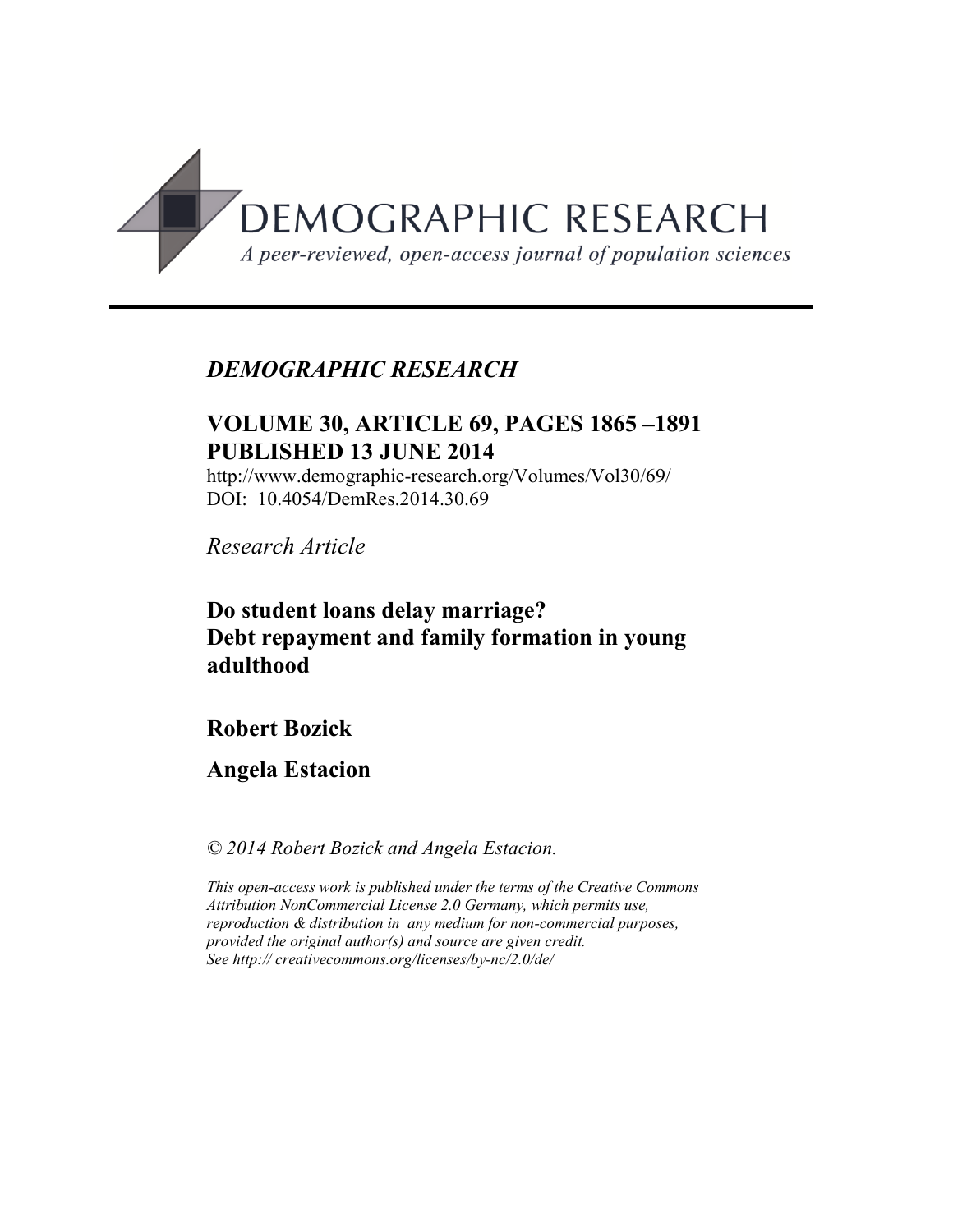# **Table of Contents**

| 1              | Introduction                                | 1866 |
|----------------|---------------------------------------------|------|
| $\overline{2}$ | Background                                  | 1867 |
| 2.1            | The cost of college attendance              | 1867 |
| 2.2            | Student loan debt and the decision to marry | 1867 |
| 2.3            | Potential differences by gender             | 1869 |
| 2.4            | Potential differences over time             | 1871 |
| 3              | Research questions and analytic direction   | 1871 |
| $\overline{4}$ | Method                                      | 1874 |
| 4.1            | Data                                        | 1874 |
| 4.2            | Measures                                    | 1875 |
| 5              | Findings                                    | 1880 |
| 6              | Conclusion                                  | 1885 |
|                | References                                  | 1888 |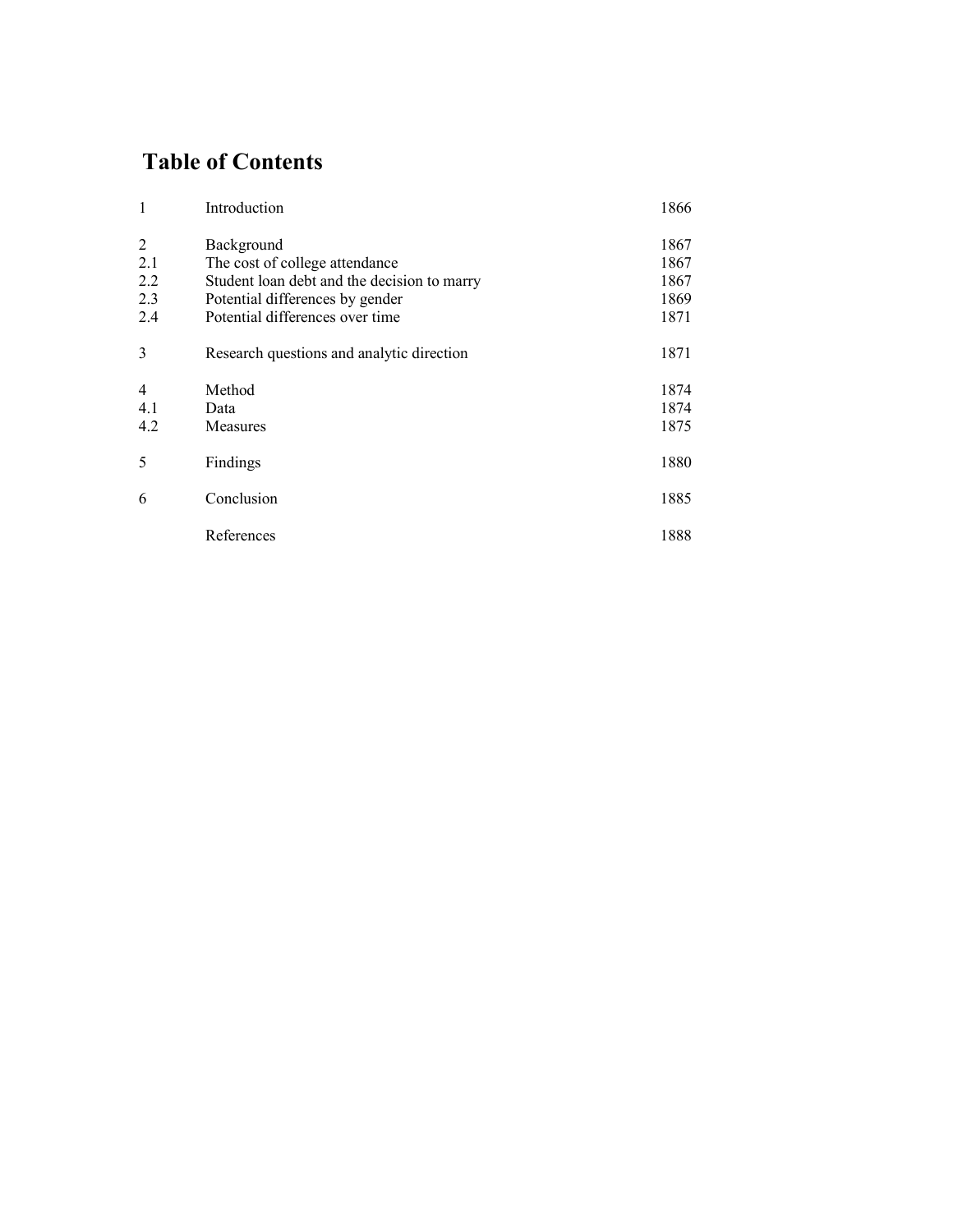# **Do student loans delay marriage? Debt repayment and family formation in young adulthood**

# **Robert Bozick[1](#page-2-0)**

## **Angela Estacion[2](#page-2-1)**

## **Abstract**

## **BACKGROUND**

With increasing levels of student loan debt, the path to economic stability may be less smooth than it was for earlier generations of college graduates. This paper explores this emerging trend by assessing whether or not student loan debt influences family formation.

## **OBJECTIVE**

The objective of this study is to examine whether student loan debt delays marriage in young adulthood, whether or not the relationship between student loan debt and marriage differs for women and for men, and if this relationship attenuates during the years immediately after college graduation.

#### **METHODS**

We estimate a series of discrete-time hazard regression models predicting the odds of first marriage as a function of time-varying student loan debt balance, using a nationally representative sample of bachelor's degree recipients from the 1993 Baccalaureate and Beyond Longitudinal Study ( $N = 9,410$ ).

#### **RESULTS**

We find that the dynamics of loan repayment are related to marriage timing for women, but not for men. Specifically, an increase of \$1,000 in student loan debt is associated with a reduction in the odds of first marriage by 2 percent a month among female bachelor degree recipients during the first four years after college graduation. This relationship attenuates over time.

<span id="page-2-0"></span><sup>&</sup>lt;sup>1</sup> RAND Corporation, Santa Monica, CA, USA. E-Mail[: rbozick@rand.org.](mailto:rbozick@rand.org)

<span id="page-2-1"></span><sup>&</sup>lt;sup>2</sup> Ouill Research Associates, Arlington, VA, USA. E-Mail: angela.estacion@gmail.com.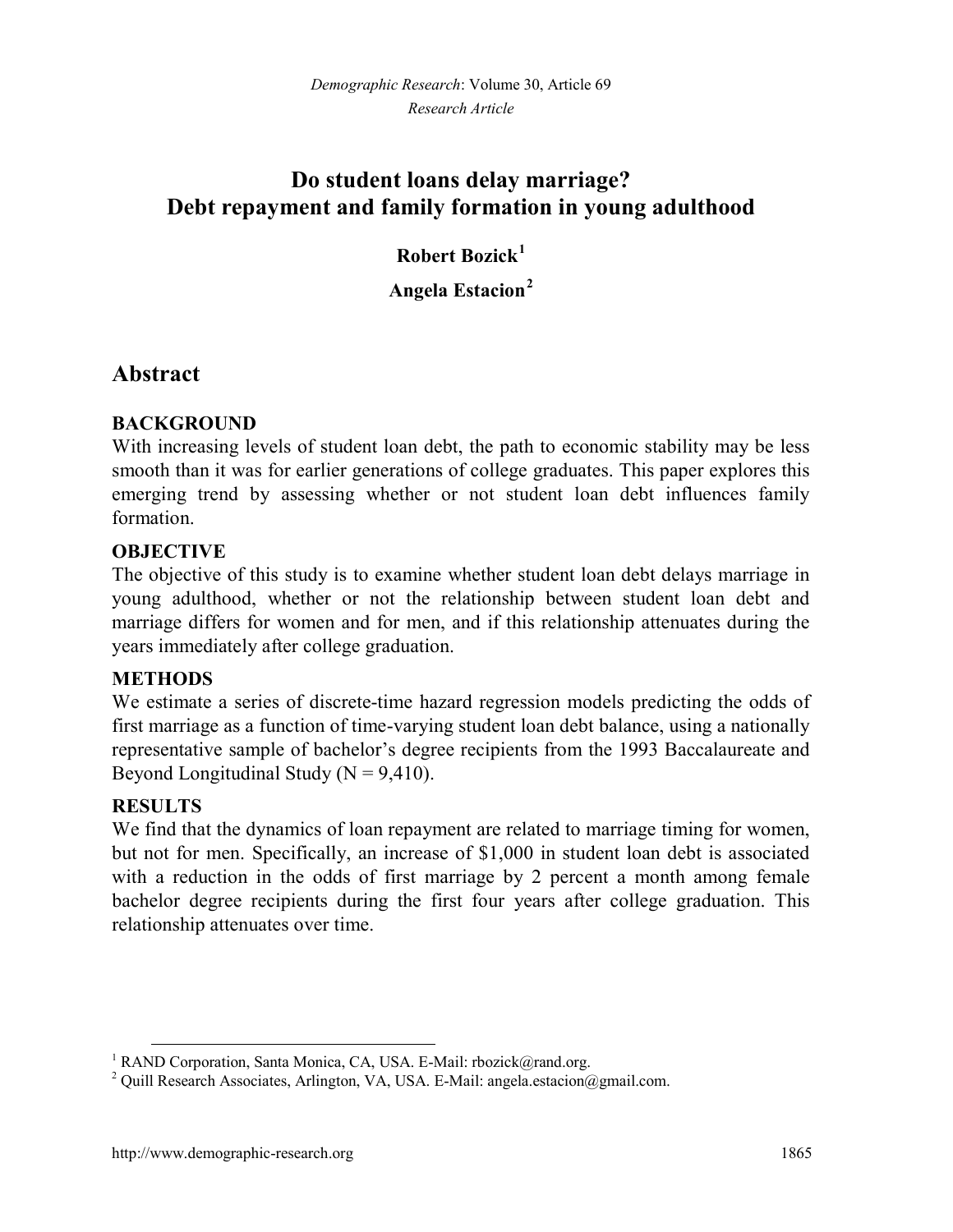#### **CONCLUSION**

Our study lends support to the proposition that the financial weight of monthly loan repayments impedes family formation in the years immediately following college graduation – however, only for women. This finding questions traditional models of gender specialization in family formation that emphasize the economic resources of men.

# **1. Introduction**

A 2012 headline in the *Wall Street Journal* "To Pay Off Loans, Grads Put Off Marriage, Children" cautioned about a growing hindrance to the economic stability of young adults in the United States (Shellenbarger 2012). The accompanying article forecast a generational financial epidemic, whereby the weight of student loan debt will force young adults to put off getting married, having children, and buying homes. A similar report by *CNN News* in 2006 warned, "Forget about getting married and buying a home, this generation is thinking about next month's [student loan] payment" (Zappone 2006). These attention-grabbing reports are not without merit: In 2010, nearly two-thirds of college graduates left school with student loan debt, up from less than 50 percent of college graduates in 1993 (Project on Student Debt 2008, 2011). Further, during this time loan debt levels for college graduates more than doubled, from \$9,250 to \$25,250 (Project on Student Debt 2008, 2011).

While student loan debt is often considered "the best kind of debt to have" in that it typically has low interest rates, and represents an investment in one's own human capital, the magnitude of the total amount owed and the monthly payments may be overwhelming for young adults entering the workforce for the first time, for whom earnings are typically at their lowest (Polachek 2008). This may be particularly salient for contemporary youth, finishing college and entering the job market in the midst of a stagnant economy. Therefore, as the aforementioned journalistic accounts suggest, student loan debt may forestall the decision to marry, which involves substantial family formation costs (i.e., wedding, childbearing, home purchase) and resource redistribution (i.e., joint bank accounts, joint tax filing, joint budget). To date, however, there is little empirical evidence to support this proposition.

In the present study, we analyze a nationally representative sample of college graduates to examine the relationship between student loan debt and marriage in young adulthood, whether or not the relationship differs for women and for men, and if this relationship attenuates over time. We find that, among female bachelor degree recipients, an increase of \$1,000 in student loan debt is associated with a reduction in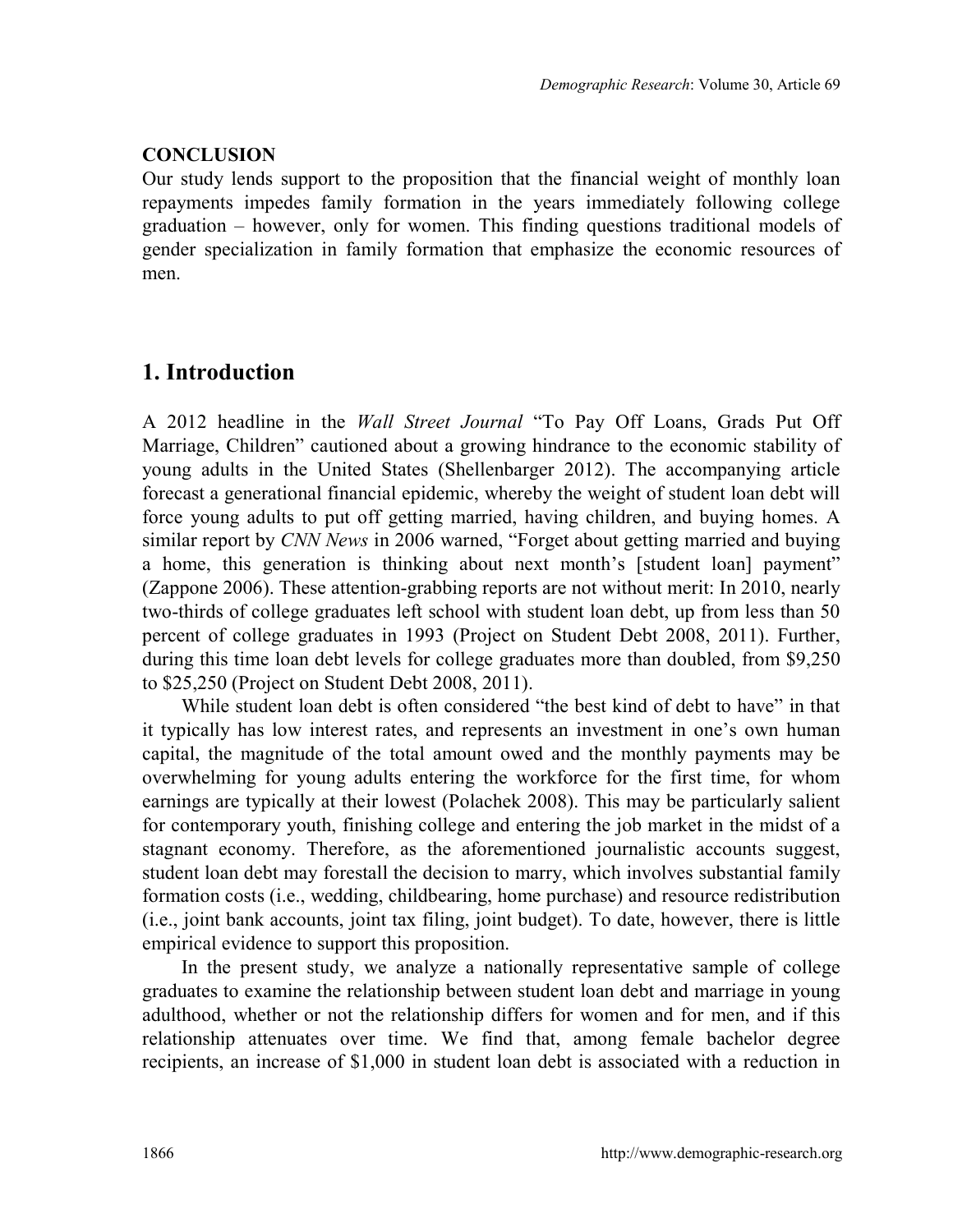the odds of first marriage by 2 percent a month during the first four years after graduation. This relationship does not hold for men. Our findings shed light on how the dynamics of loan repayment in young adulthood depart from traditional economic perspectives on the relationship between economic resources and family formation.

## **2. Background**

#### **2.1 The cost of college attendance**

For young adults in the United States, the payoff to higher levels of education, particularly the receipt of a bachelor's degree, is evident in greater job stability, better health, and most immediately relevant, income (Day and Newburger 2002; Mirowsky and Ross 2003). For example, in 1991, women holding a bachelor's degree earned approximately \$13,000 more a year than women with only a high school diploma (U.S. Census Bureau 2011). By 2010, this difference had grown to approximately \$23,000 (U.S. Census Bureau 2011). This compensation advantage is not without a cost, however, as the price of college attendance has risen steeply. Between 1991-1992 and 2011-2012, tuition and fees (in constant dollars) at public four-year schools more than doubled (College Board 2011).

For many, the high sticker price of education leads prospective students to rely on loans. As mentioned earlier, nearly two-thirds of college graduates now graduate with loan repayment in their future (Project on Student Debt 2011). Saddled with debt, the path to economic stability may be less smooth than it was for earlier generations of college graduates. With loan repayment becoming a modal facet of post-baccalaureate life, the demographic consequences are only now beginning to receive attention among social scientists. This paper explores this emerging trend by assessing whether student loan debt influences family formation.

#### **2.2 Student loan debt and the decision to marry**

Upon graduating from college and in the years immediately after, young adults are in the earliest stages of their occupational careers. It is during this time that young adults start to receive their first paychecks from jobs that are tied directly to their postsecondary training, while managing the new financial obligations that accompany this transitional stage in the life course, including rent/housing costs, utilities, transportation, and moving costs. It is also during this time that the loan repayment process begins. While paychecks and bills, to varying degrees, are not unfamiliar to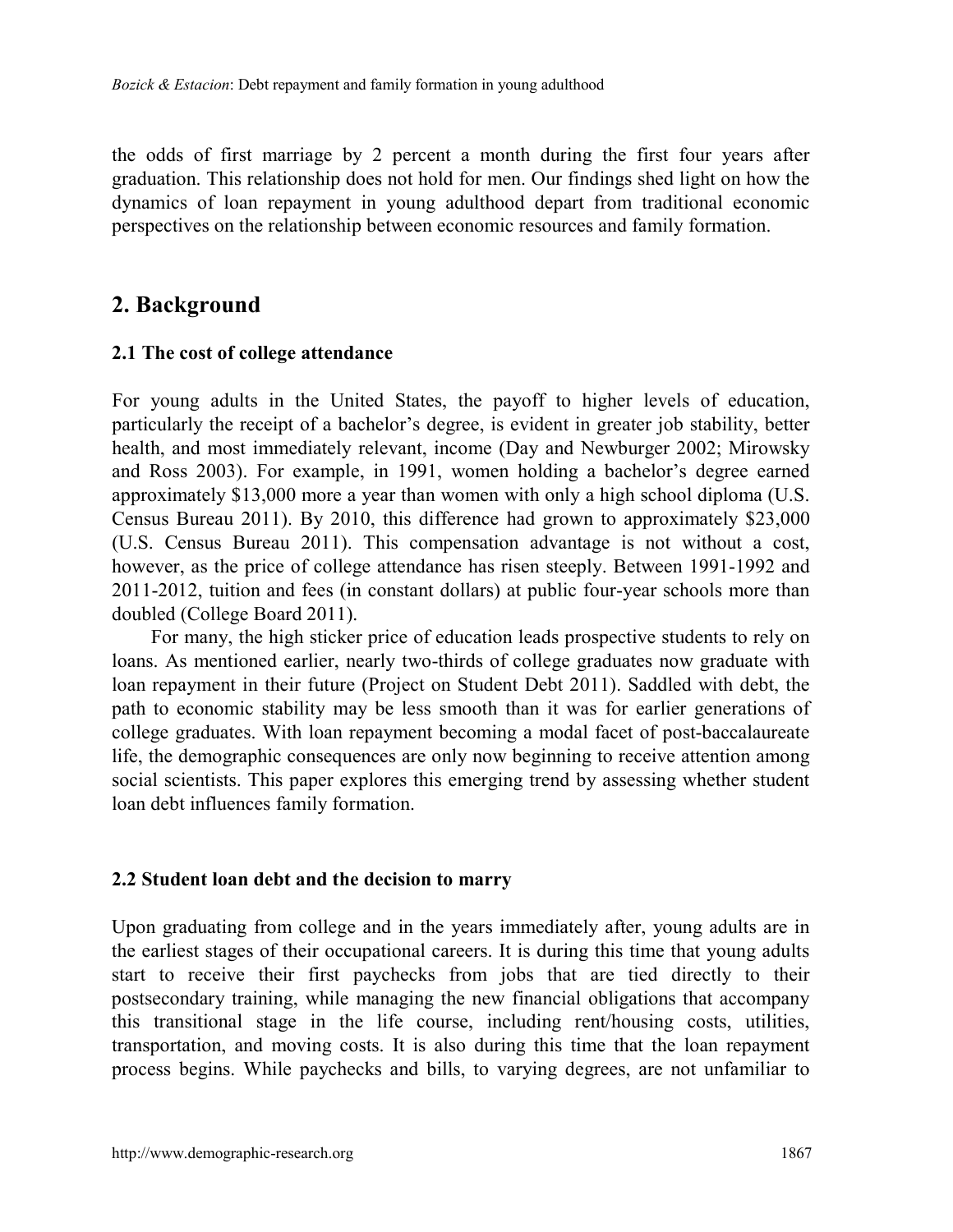<span id="page-5-0"></span>college graduates, the student loan repayment process represents a new and oftentimes substantial "shock" to their cash flow. Despite the fact that student loan debt will total less than one percent of their cumulative lifetime earnings (Rothstein and Rouse 2011), it has been shown to act as an important "post-graduation liquidity constraint", that bears heavily on the immediate life choices of graduates. For example, those with greater levels of debt are more likely to choose higher-paying jobs (Rothstein and Rouse 2011), less likely to apply to graduate school (Millet 2003), and less likely to purchase a home (Andrew 2010).<sup>[3](#page-5-0)</sup> In other words, the constraints on daily cash flow imposed by loan payments are likely to be more salient to young adults navigating the transition from college into the labor force than the long-term anticipated returns for their bachelor's degrees. With empirical evidence that student loan debt affects employment, education, and consumption choices, we expect it to also affect decisions to marry.

In connecting economic resources to marriage, we work from the assumption that there are a series of fixed costs associated with marriage. These include the cost of the wedding, the purchase of a home, household equipment, and childbearing. We adopt the assumption rooted in population economics (Becker 1973, 1974) and echoed in sociology (Clarkberg 1999; Smock, Manning, and Porter 2005) that couples evaluate their current economic resources in relation to these fixed costs, and will be more likely to enter into marriage when they feel that their current resources are sufficient to support these fixed costs. In applying student loan debt to this calculus, the immediate liquidity constraints imposed by loan repayment should affect the decision to marry, as it lowers young adults' ability to attain the minimum income threshold needed to shoulder the costs of the wedding, home purchase, and children. This hypothesized relationship undergirds the speculation in the media that large amounts of student loan debt are forcing young adults to delay critical markers of adulthood, most notably marriage.

To date, there is very little empirical research that rigorously tests this hypothesis using national level data with multivariate methods. The only study of which we are aware is Gicheva's (2011) unpublished analysis of the Survey of Consumer Finances 1995-2007 in which she finds that adults with higher levels of student loan debt are less likely to be married. Though her study lends tentative support to the hypothesis that loan debt serves to delay marriage, it has two important limitations. First, her study uses a static measure of the total loan balance, which may not accurately measure the true magnitude of debt that varies over time with monthly payments and for some, postbaccalaureate school enrollment. Second, her study looks at marital *status* and not the *timing* of marriage, and thus, the temporal ordering between debt and entry into

<sup>&</sup>lt;sup>3</sup> Other research finds student loan debt has little bearing on home ownership and fertility (Chiteji 2007).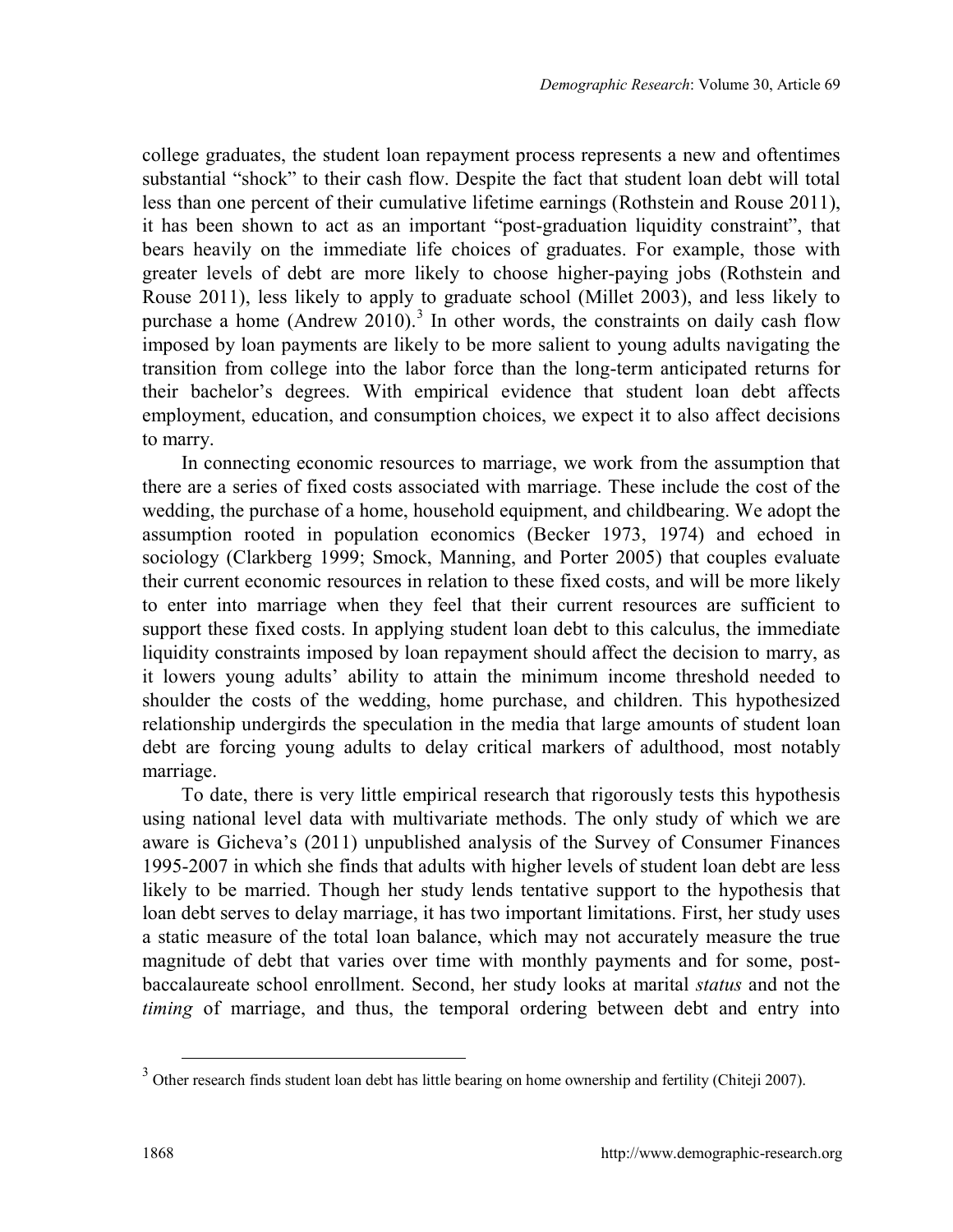marriage as well as the dynamic nature of loan debt payments in relation to the onset of marriage are effectively obscured. Our study overcomes these limitations.

#### **2.3 Potential differences by gender**

After first assessing whether student loan debt is associated with a delay in getting married for young adults overall, we then explore whether this relationship varies by gender. With little research directly connecting college costs and demographic behaviors, we instead draw upon a well-established body of literature in sociology and economics that examines the relationship between economic resources and marital timing, as an analytic framework. Note that this body of literature is large, and so we only highlight those studies most central to our empirical aims. Many of the studies used to support these theories provide mixed and sometimes contradictory findings – particularly with respect to women. Therefore we use these theories as a *general guide* to frame our empirical analysis.

Within sociology, theories about the decision to marry trace back to Talcott Parsons' (1949) ideas about differentiated gender roles within marriage (i.e. women as the homemaker and men as the breadwinner), which he contended were a functional necessity for the stability of marriage. Economic theories of marriage, expanding Parsons' work, are grounded in Becker's (1973, 1974) classic ideas about exchange and utility maximization. This gender specialization model, which privileges the premium attached to men's skills, posits that there is an exchange of men's economic provisions for women's domestic skills. With these gendered exchanges driving marital decisions, men with greater economic resources should be more likely to marry because they are better able to fulfill their obligation to provide for their family. Conversely, women with greater economic resources have a limited need to exchange domestic skills for financial support, and therefore should be less likely to marry.

Contemporary interpretations of this model contend that men with higher incomes are "good catches" in the dating market and therefore more likely to marry, while women with higher incomes are less reliant on the financial support of their husbands and thus less likely to marry (Burgess, Propper, and Aassve 2003; Oppenheimer 1988). An array of studies finds support for these predictions (see for example Burgess, Propper, and Aassve 2003; Lloyd and South 1996; Oppenheimer, Kalmijn, and Lim 1997; Teachman, Polonko, and Leigh 1987; Xie et al. 2003). In conceiving of student loan debt as a liquidity constraint in an exchange relationship that attaches greater economic value to men, this model would anticipate that higher levels of debt would slow the decision to marry among young men but accelerate the decision to marry for young women.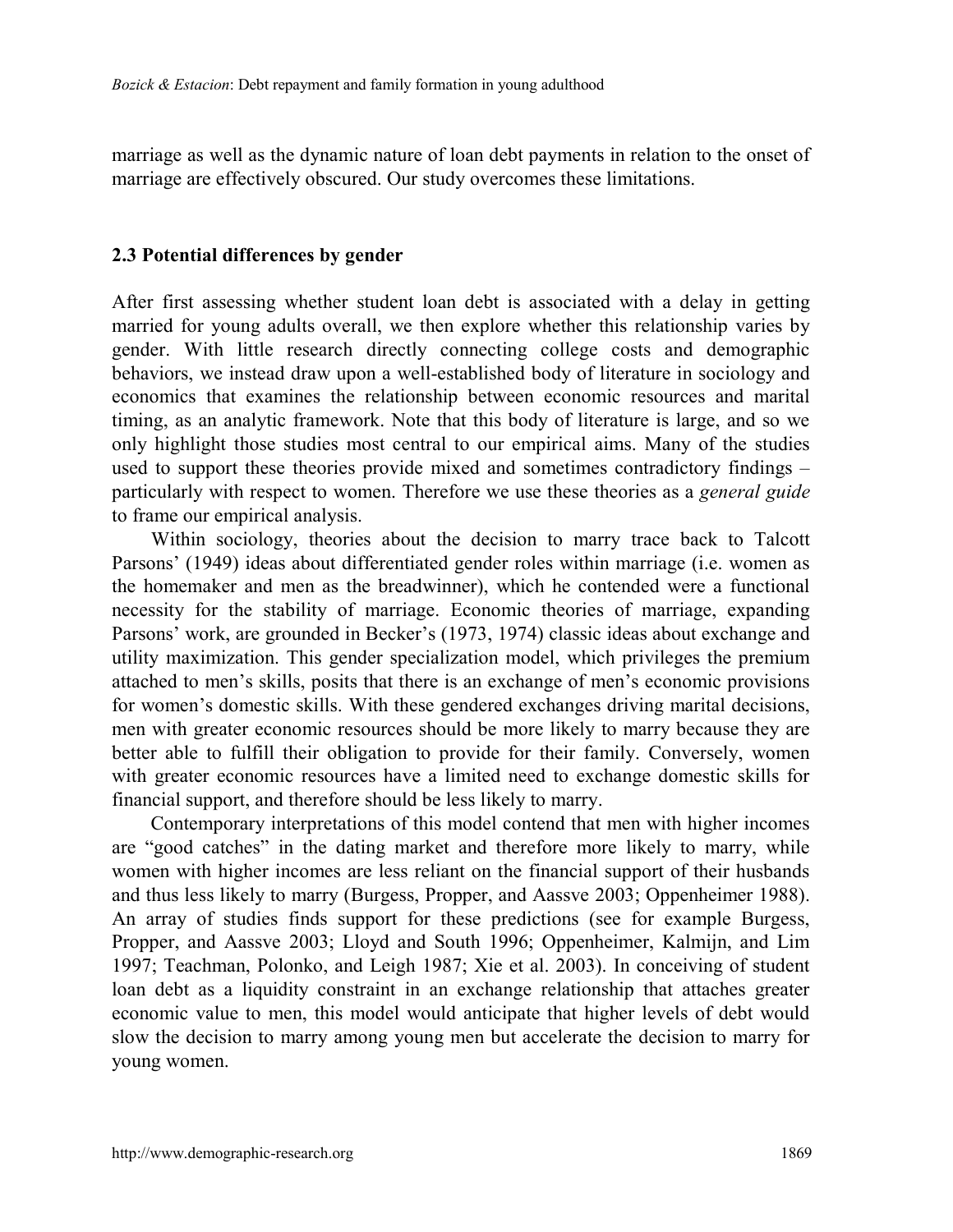With massive changes in gender roles and opportunity over the past two decades, including increasing rates of female labor force participation, female bachelor's degree receipt (which now surpasses rates for males), and shrinking wage differentials between genders, women are now considerably less dependent on men for financial stability (Blau, Brinton, and Grusky 2006). Research on recent cohorts have found that better economic resources now appear to matter for *both* men's and women's increased likelihood of marriage (White and Rogers 2000). This "cross-over" was depicted in Sweeney's (2002) analysis of two cohorts, one entering the marriage market in the 1960's and 1970's, and the other entering the marriage market in the 1980's and early 1990's. She found that in the earlier cohort, earnings were positively associated with marriage for men and unrelated to marriage for women, but for the later cohort, earnings were positively associated for both men and women. Given declines in male earnings across cohorts, women with economic resources may now be more attractive partners in the marriage market (Oppenheimer, Kalmijn, and Lim 1997). In other words, the "good catch" model that traditionally applied only to men now appears to apply to both genders (see for example Clarkberg 1999; Jalovaara 2012; Lichter et al. 1992; McLaughlin, Lichter, and Johnston 1993). With more similar footing in both the marriage and labor market, men and women's debt burdens may equally forestall the decision to marry.

Lastly, there is good reason to believe that student loan debt may matter *more for women* than for men when considering life course transitions among the collegeeducated. As women have made greater strides in the labor force, there has been a growing pressure for them to "have it all": successful career, stable marriage, and healthy children. College-educated women increasingly are employed in professional and managerial occupations (Percheski 2008) and increasingly having children (Livingston and Cohn 2013). With high expectations for work, romantic, and family life, the fixed costs of marriage may now be perceived to be higher among collegeeducated women, and consequently, the liquidity constraints imposed by student loan debt may be a greater deterrent to marriage for women than for men. There is mounting evidence from studies of low-income women that feeling economically stable is a necessary pre-requisite for marriage (Gibson-Davis, Edin, and McLanahan 2005; Joshi, Quane, and Cherlin 2009). This "economic stability" perspective anticipates that higher levels of debt will be most salient in young women's decisions to marry. Gicheva's (2011) study finds that student loan debt is more negatively associated with the probability of marriage for women than for men, lending tentative support to this proposition.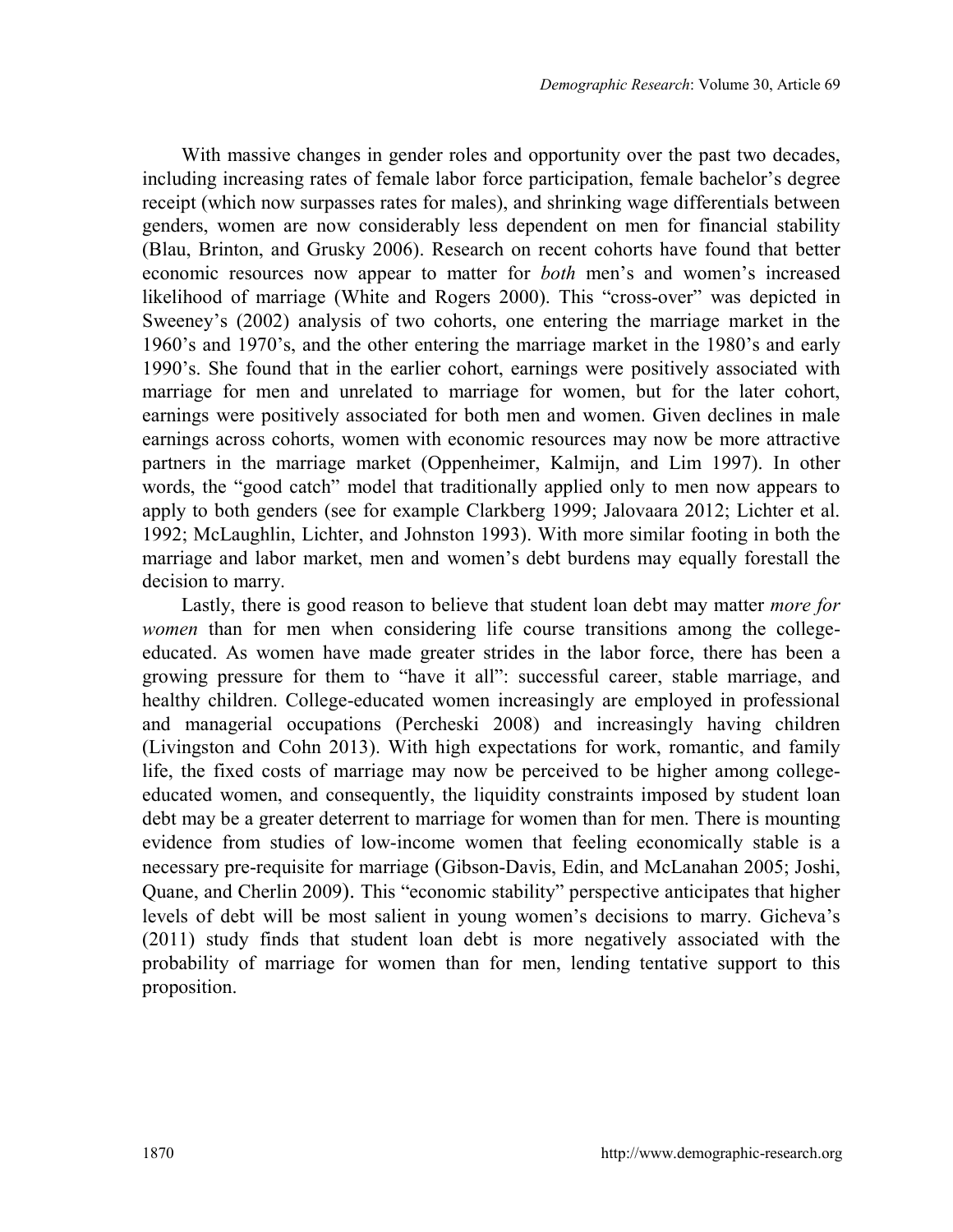#### **2.4 Potential differences over time**

Young adulthood represents a pivotal time of the life course when social and occupational contexts, as well as romantic and economic opportunities are changing rapidly. Therefore, we do not anticipate the relationship between loan debt and marriage timing to be static. Upon finishing college, the weight of student loan debt, particularly for those who heavily relied on loans to finance their education, may preclude a serious consideration of marriage until they are able "to get on their feet." Since earnings are lowest at the start of one's career (Polachek 2008), loan repayment as a proportion of total earnings is at its peak during the years immediately after college graduation. As time goes on, young adults adjust to their post-college financial situation, and eventually start to get promotions, earn raises, and obtain other assets. Consequently, loan repayment as a proportion of total economic resources declines over time, and monthly loan statements gradually show a lower overall balance – which likely attenuates the initial sticker shock associated with the earliest loan payments. It should be the case, then, that any effect student loan debt has on marriage formation should be strongest immediately following graduation, and should dissipate over time.

## **3. Research questions and analytic direction**

With little known about the demographic consequences of college financing, the present study aims to provide basic information on this increasingly prevalent aspect of young adulthood. Specifically, this study will address the following three research questions:

| Research question 1: | Is there a relationship between student loan debt and        |
|----------------------|--------------------------------------------------------------|
|                      | marriage timing?                                             |
| Research question 2: | Does the relationship between student loan debt and          |
|                      | marriage timing vary by gender?                              |
| Research question 3: | Does the relationship between student loan debt and marriage |
|                      | timing attenuate as youth move into adulthood?               |

To answer our three research questions, we analyze data for a nationally representative sample of bachelor's degree recipients in 1993 that contains complete loan disbursement and repayment histories, as well as dates of first marriage. Only a handful of data sets contain both sets of variables, and thus our study provides a unique opportunity to test the relationship between loan debt and the timing of key life course events in young adulthood. The postsecondary landscape has changed in the 20 years since sample members in our study finished college, with the most relevant factor being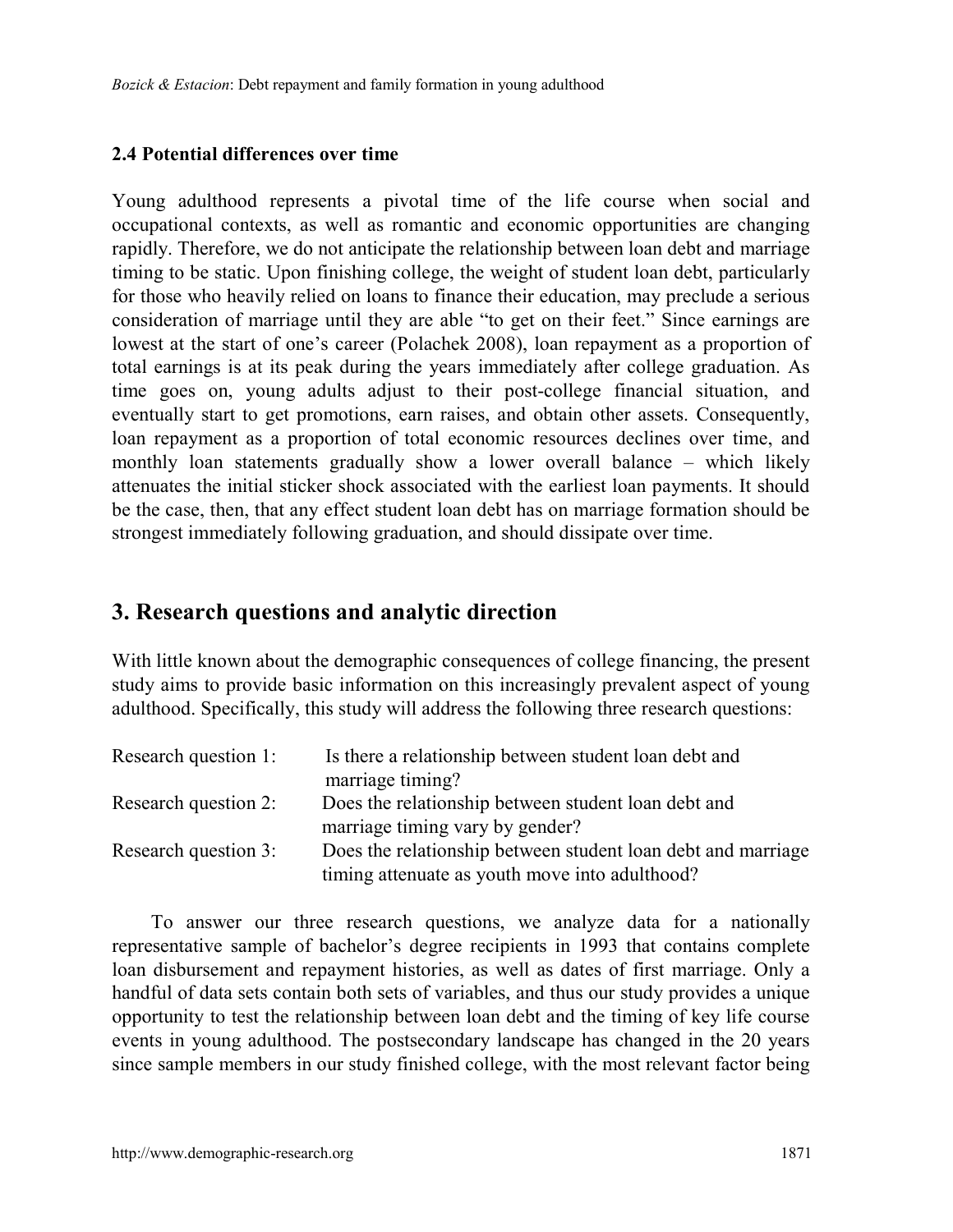that contemporary youth are leaving college with considerably higher levels of debt than their counterparts in 1993. However, other economic and demographic trends that shape young adulthood for college graduates mirror the current situation. In terms of the economy, the class of 1993 finished college facing relatively high unemployment (approximately 7 percent) stemming from a recession that predated their graduation by two years. In terms of demography, while the average age at first marriage has increased over the past few decades (Cherlin 2010), there has been little change in the average age at first marriage among those holding a bachelor's degree: In 1990 the average age at first marriage among those with a college education was 27; and in 2008 it was 28 (Fry 2010). Therefore, while our data on college graduates in the early 1990's cannot directly address the issues as they pertain to the particulars of today, they do provide a reasonable foundation for evaluating the proposition that loan debt influences marital timing.

To answer our three research questions, we estimate a series of discrete-time hazard regression models predicting the odds of first marriage as a function of student loan debt. We estimate these models for the full sample, as well as for females and males separately. Our focus is solely on marriage, as other related dimensions of romantic relationships (e.g. dating, cohabitation, resource sharing), are not available in our data. We conclude our analysis by testing whether or not the relationship between loan debt and marriage attenuates as youth move further into adulthood. To isolate the effect of student loan debt in these models, we will include controls for three sets of factors that are known to influence family formation and student loan repayment in young adulthood: socio-demographic characteristics, career and schooling orientations, and earnings potential. Below, we briefly discuss our rationale for including these three sets of control variables.

Marriage rates vary considerably by sociodemographic characteristics. We therefore include controls for age, race/ethnicity, and parental education. With respect to race/ethnicity, Whites marry at the highest rates, Non-Hispanic Blacks at the lowest rates, and Hispanics in between (Oropesa and Landale 2004). Parental education is negatively associated with marriage, such that those with more highly educated parents have a lower probability of getting married, though this effect has weakened over time (Goldscheider and Waite 1986; South 2001).

One of the more dramatic changes in the life course over the past few decades has been the prolongation of the transition to adulthood, such that youths are spending more time in school and establishing themselves in their careers, which in turn lead to marriage and childbearing at later ages (Rumbaut et al. 2004). Therefore, we control for three measures that gauge orientations toward schooling and careers that may impede marriage in the years immediately after college: grade point average, type of postsecondary institutions attended, and expectations for post-baccalaureate education.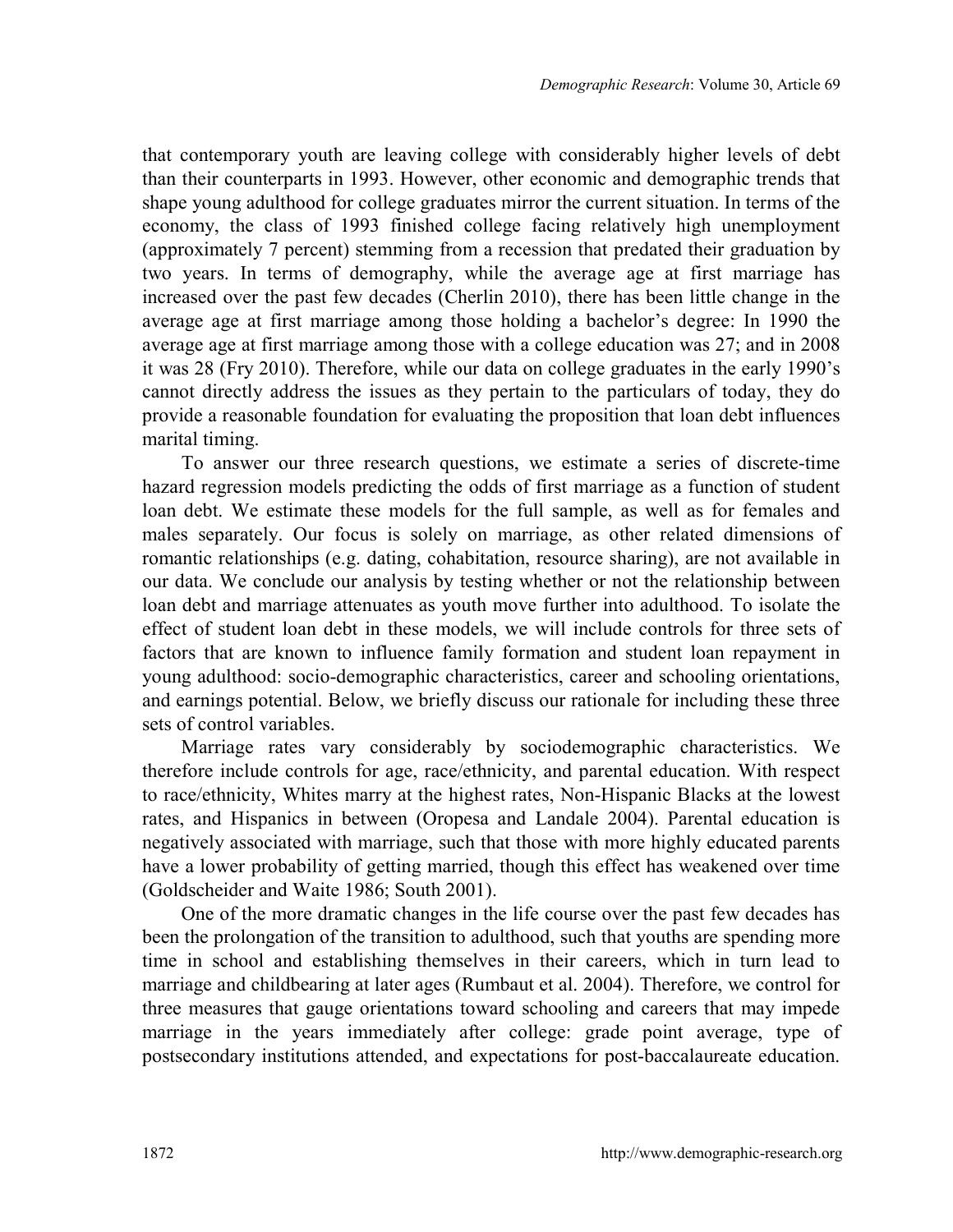College graduates with high grade point averages and who attended four-year schools are better positioned for either graduate school and/or "high power" jobs, and therefore may be more likely to postpone family formation than their peers, who graduated with lower grade point averages and/or had at some point attended a two-year school. Similarly, those who expect to attend a graduate or professional school may be less likely to marry immediately after completing a bachelor's degree than those who do not foresee additional education in their future.

One limitation of the data we use in this analysis is that although it includes a measure of job earnings in the year immediately after graduation, it lacks time-varying information on earnings growth (or decline) in the years that follow. In theory, student loan debt should influence family formation decisions, inasmuch as it impinges upon an individual's resource flow. For example, a person earning \$35,000 a year should feel the effect of a \$400 monthly student loan bill more than a person earning \$45,000 a year with the same monthly repayment amount. In other words, student loan debt is a burden only *relative* to the person's current earnings, which fluctuates over time.

Our lack of a time-varying income measure is less problematic for two reasons. First, we control for initial earnings, which captures economic resources available to young adults during the crucial first year out of college, when undergraduate loan debt is at its highest. As wage growth is minimal in the initial years after college graduation (Roksa and Levey 2010), the inclusion of baseline income captures a sizeable portion of the variance associated with income changes over the four years post-college that we observe our sample members. Second, recent research has demonstrated that the strongest predictors of early wage growth for college graduates are field of study and school sector (Thomas and Zhang 2005). For example, on average, students who major in business, math, and engineering earn more than their peers who major in the social sciences and the humanities (Fitzgerald 2000), and graduates of private schools earn more than their public school peers (Brewer, Eide, and Ehrenberg 1999). To further eliminate any bias due to our omission of time-varying income, we control for field of study and school sector as additional measures of earnings potential. Finally, although income is available at one point in time, we include another important proxy for economic resources, a time-varying measure of employment status.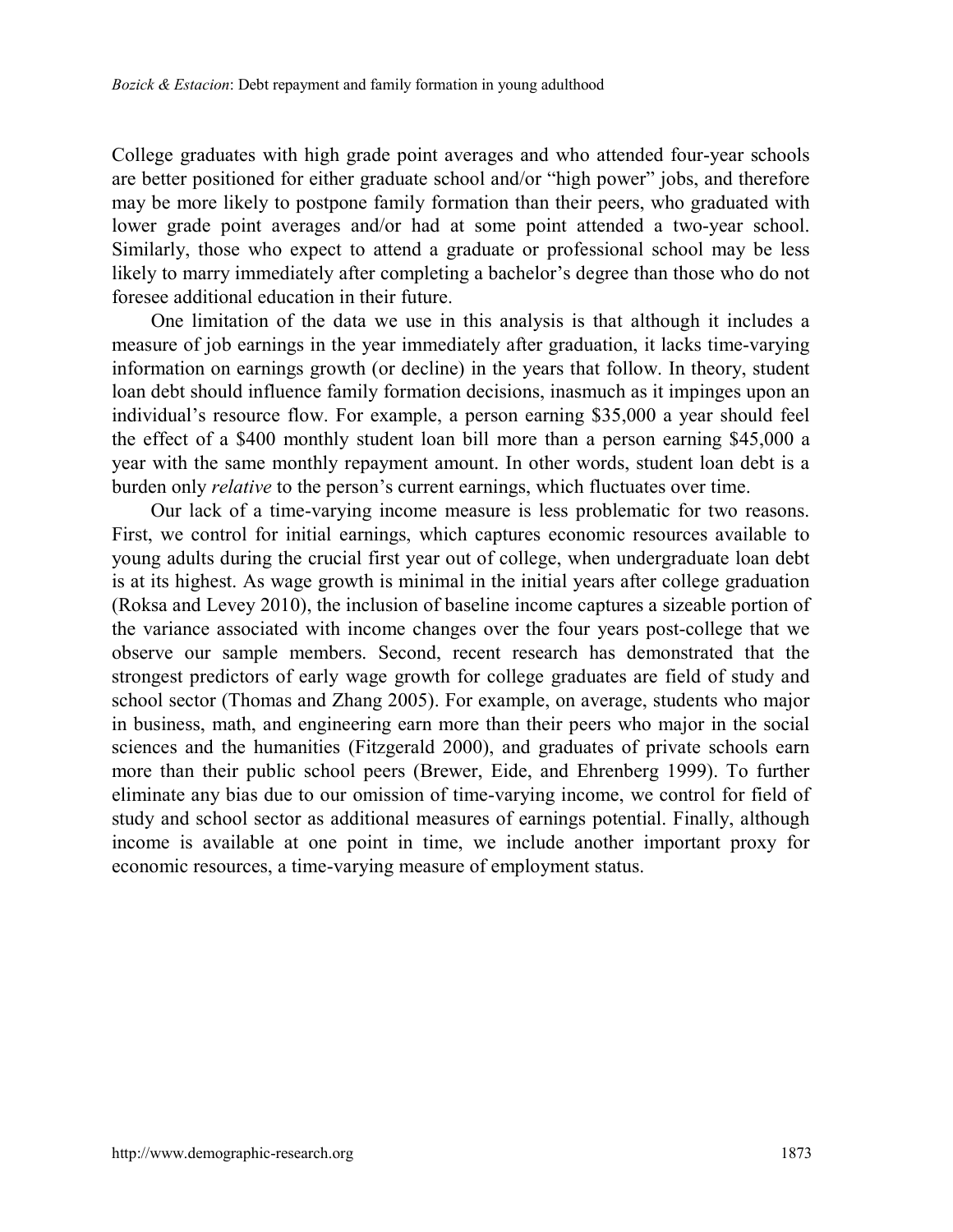## <span id="page-11-0"></span>**4. Method**

#### **4.1 Data**

To explore the dynamics of student loan debt repayment and family formation in young adulthood, we analyze data from the 1993 Baccalaureate and Beyond Longitudinal Study (B&B:93). Collected by RTI International for the National Center for Education Statistics (NCES), this study tracks the work, post-baccalaureate education, and family life experiences of a cohort of young adults in the years following the receipt of a bachelor's degree. The B&B:93 uses the 1993 iteration of the National Postsecondary Student Aid Study (NPSAS), a nationally representative cross-sectional study of college students as its sampling frame. In accordance with NCES standards, exact sample sizes from restricted-use data files cannot be published, and therefore, the sample sizes in this article are rounded. Of the nearly 53,000 students who participated in the 1993 NPSAS survey, 12,730 were identified as bachelor's degree recipients during the 1992-1993 academic school year. These sample members comprise the B&B:93 base-year cohort.

As part of the NPSAS data collection, students were interviewed about their college experiences and the ways in which they were financing their education. Additionally, financial aid records were collected from their institutions, including their Student Aid Report, their Financial Aid Need Analysis Form, and their Comprehensive Financial Aid Report. These data from NPSAS for the 1992-1993 graduates serve as base-year information for the B&B:93 cohort, who were followed-up in 1993-1994, approximately one year after they graduated from college and then again in 1997, approximately four years after they graduated from college.

For the analyses presented here, we included only sample members who were single and never married when they graduated from college and who had complete information on student loan debt and the date of first marriage between the 1993 and 1997 interviews.[4](#page-11-0) Approximately 9,920 sample members met these criteria (77.9 percent of the original base-year cohort). As the focus of our study is the life course opportunities and challenges unique to young adulthood, we excluded 470 sample members (4.7 percent of our selected analytic sample) who were older than 27 at the time of bachelor's degree receipt and therefore older than 30 – an arbitrary, but often used cut-point for young adulthood – at the time of the 1997 interview when date of first marriage information was collected. [5](#page-11-1) Additionally, we excluded 40 cases that

 $4$  Excluding those who were married prior to graduation is necessary, as it is not possible to temporally identify their marriage timing in relation to the onset of their loan histories.

<span id="page-11-1"></span> $\frac{5}{10}$  As noted, the average age of first marriage for college graduates in 1990 was 27 (Fry 2010). In setting up our analysis, we aimed to balance our focus on young adulthood with allowing enough time to observe first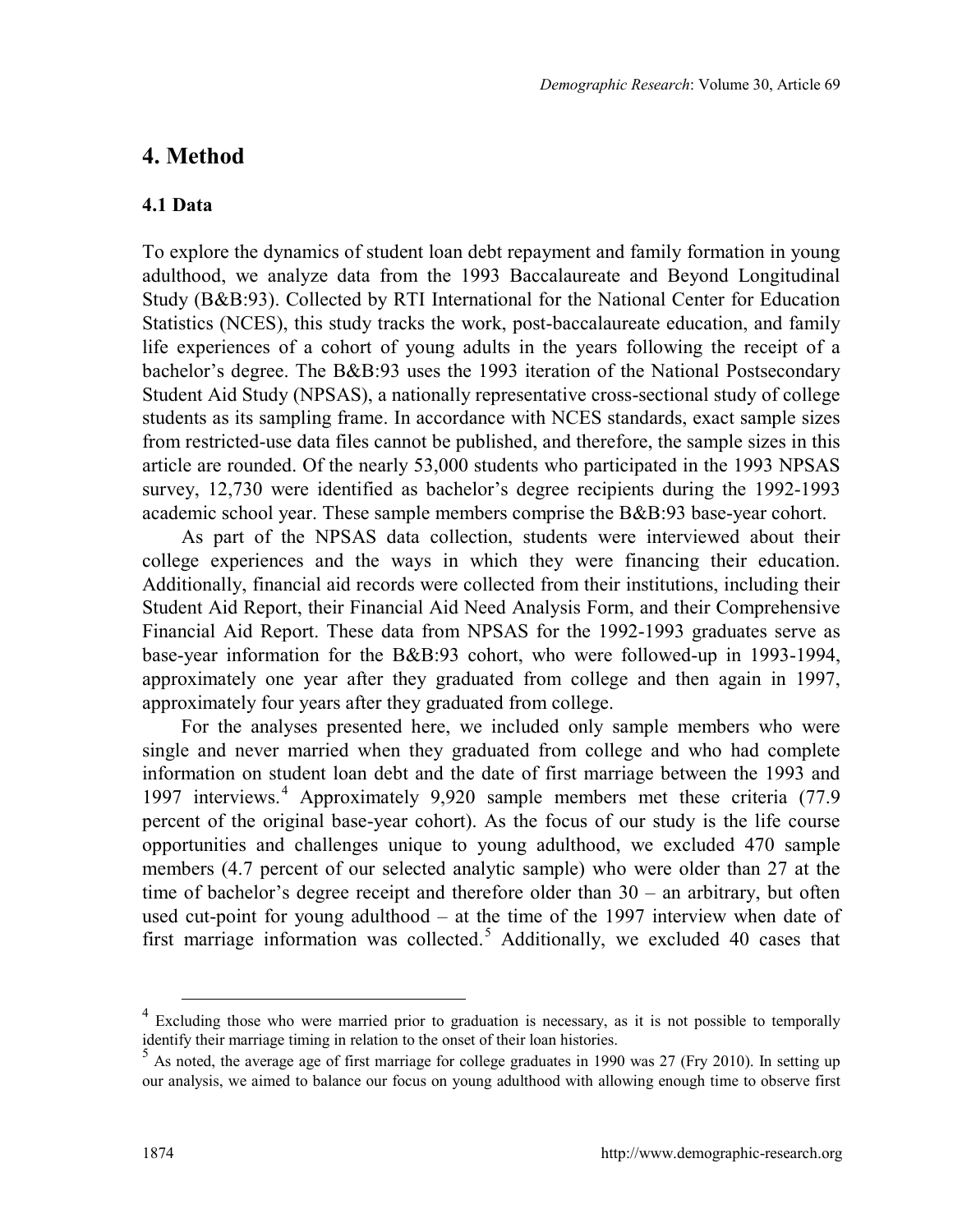lacked information on gender, a key variable used in the analysis (0.4 percent of our selected analytic sample). The final analytic sample includes 9,410 bachelor's degree recipients. All point estimates are weighted to compensate for unequal probability of selection into the B&B:93 sample, as well as to adjust for nonresponse bias and the inclusion criteria we imposed on the data.

The B&B:93 sample is drawn using a stratified cluster design, in which postsecondary institutions were initially selected within geographic strata, organized by zip code and state, and then stratified by control (i.e., public, private) and degree offering (two-year school, four-year school). We use survey (*svy*) commands in STATA, which use Taylor-series linearization methods to produce correct standard errors for samples that were drawn using a stratified cluster design (StatCorp 2005).

#### **4.2 Measures**

*Marriage Formation*. The dependent variable is the timing of first marriage after earning a bachelor's degree, based on the month in which the sample member reported first getting married. The unit of analysis is person-months. Exposure to the risk of marriage begins the month the sample member earned a bachelor's degree (which is May 1993 for most graduates), and extends through spring/summer of 1997 (approximately four years, or 48 months after degree completion). The exact period of exposure varies slightly for each sample member as the 1997 interviews took place between April and July. The dependent variable is coded 0 for all months in which the sample member is single and 1 for the month in which s/he marries. Individuals are removed from the risk set once they marry and no longer contribute person-months to the analysis. Those who remained single by the 1997 interview are right-censored. Table 1 shows the distribution of marriage formation and student loan debt – our key analytic variables – for the full sample, and separately for women and for men. None of the variables differ significantly by gender. During the risk period, 31.7 percent of the analytic sample married for the first time.

marriages in our analytical sample. We tested a variety of upper age boundaries (from 28 to 34); the magnitude and significance of our findings is consistent.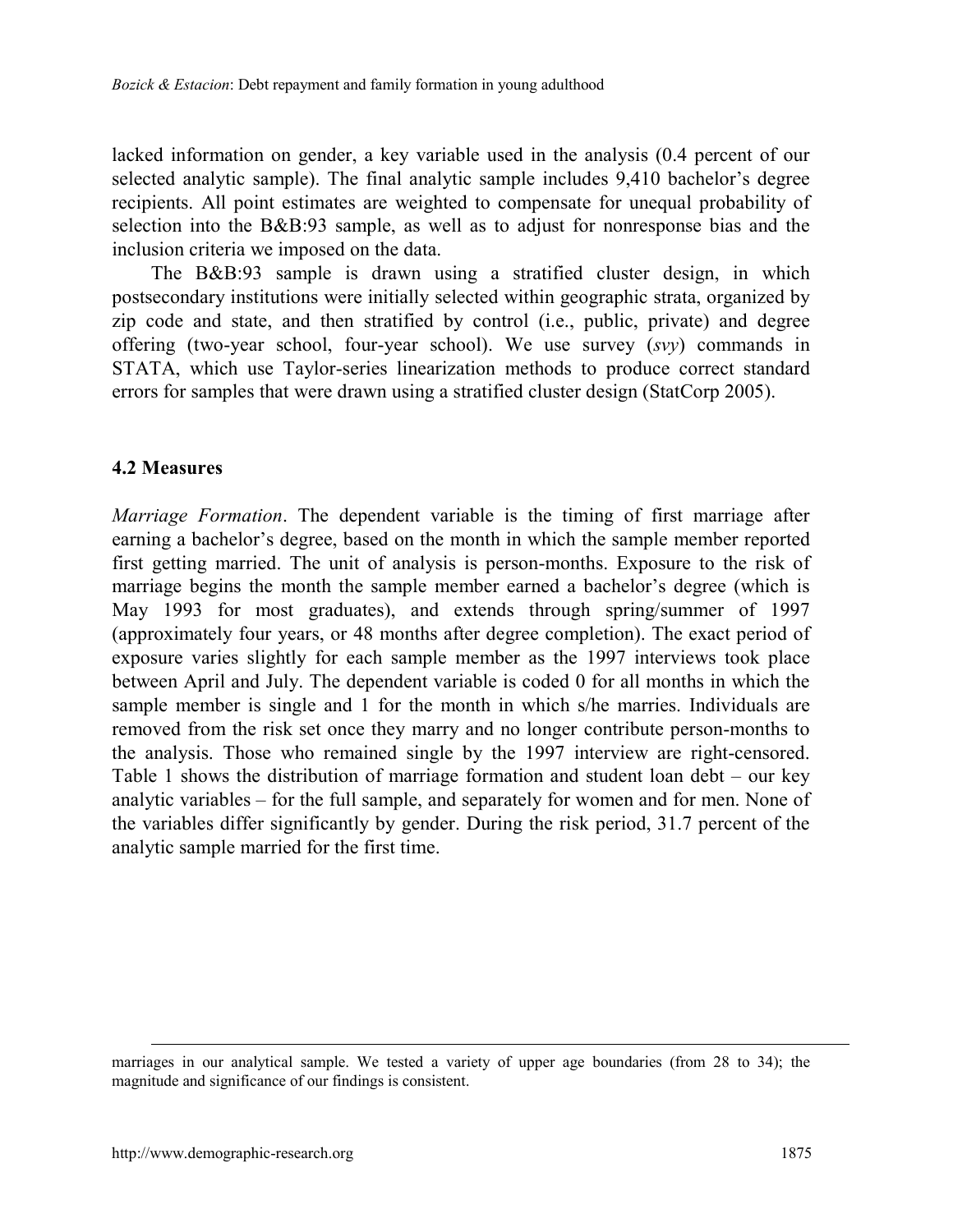|                                                         | <b>Full Sample</b><br>$(n = 9,410)$ | <b>Females</b><br>$(n = 5, 140)$ | <b>Males</b><br>$(n = 4,270)$ |
|---------------------------------------------------------|-------------------------------------|----------------------------------|-------------------------------|
| Percentage married within<br>48 months of graduation    | 31.7%                               | 33.2%                            | 30.1%                         |
| Percentage with student loan debt                       | 45.7%                               | 45.1%                            | 46.4%                         |
| Mean total student loan debt<br>(among those with debt) | \$10.538                            | \$10.304                         | \$10,794                      |

#### **Table 1: Marriage formation and student loan debt by gender**

*Note*: All estimates are weighted.

*Student Loan Debt*. The main predictor variable in this analysis is a time-varying measure of student loan debt, which is derived from the sample member's total loan debt at the time of graduation, their monthly payment amounts, and if applicable, periods of deferment, default, and forbearance. As scholarships and grants do not require repayment, neither are figured into this measure. The total amount of student aid obtained from federal, state, or institutional loans serves as the baseline total student loan debt facing the sample member at the time of graduation. Information from the National Student Loan Data System abstracted as part of the 1997 data collection was used to identify monthly payment amounts and when applicable, loan payoff dates. In our analytic sample, 45.7 percent graduated from college with student loan debt, and among those who did, the average burden was \$10,538.

From these sources, student loan debt is constructed as a time-varying measure of the remaining balance – including both the principal balance and interest – across the 48 months following the completion of a bachelor's degree and identifies the gradually diminishing amount of student loan debt left to pay each month. All monthly payments begin six months after bachelor's degree receipt, the standard grace period extended to graduates before repayment is required to begin. For example, if a sample member graduated in May 1993, owed \$9,000, and had a monthly payment amount of \$100, each of their person-months would be coded \$9,000 from June 1993 to November 1993, and then \$8,900 in December 1993, \$8,800 in January 1994, \$8,700 in February 1994, and so on. All values of this time-varying measure were divided by 1,000 so that the coefficients from the multivariate models can be interpreted as the effect of an increase or decrease of \$1,000 in loan debt. Those with no loan debt are coded \$0 across all 48 months.

There are three instances that can alter the diminishing level of loan debt owed: deferment, default, and forbearance. Deferment refers to the postponement of loan payment due to graduate school enrollment, economic hardship/unemployment,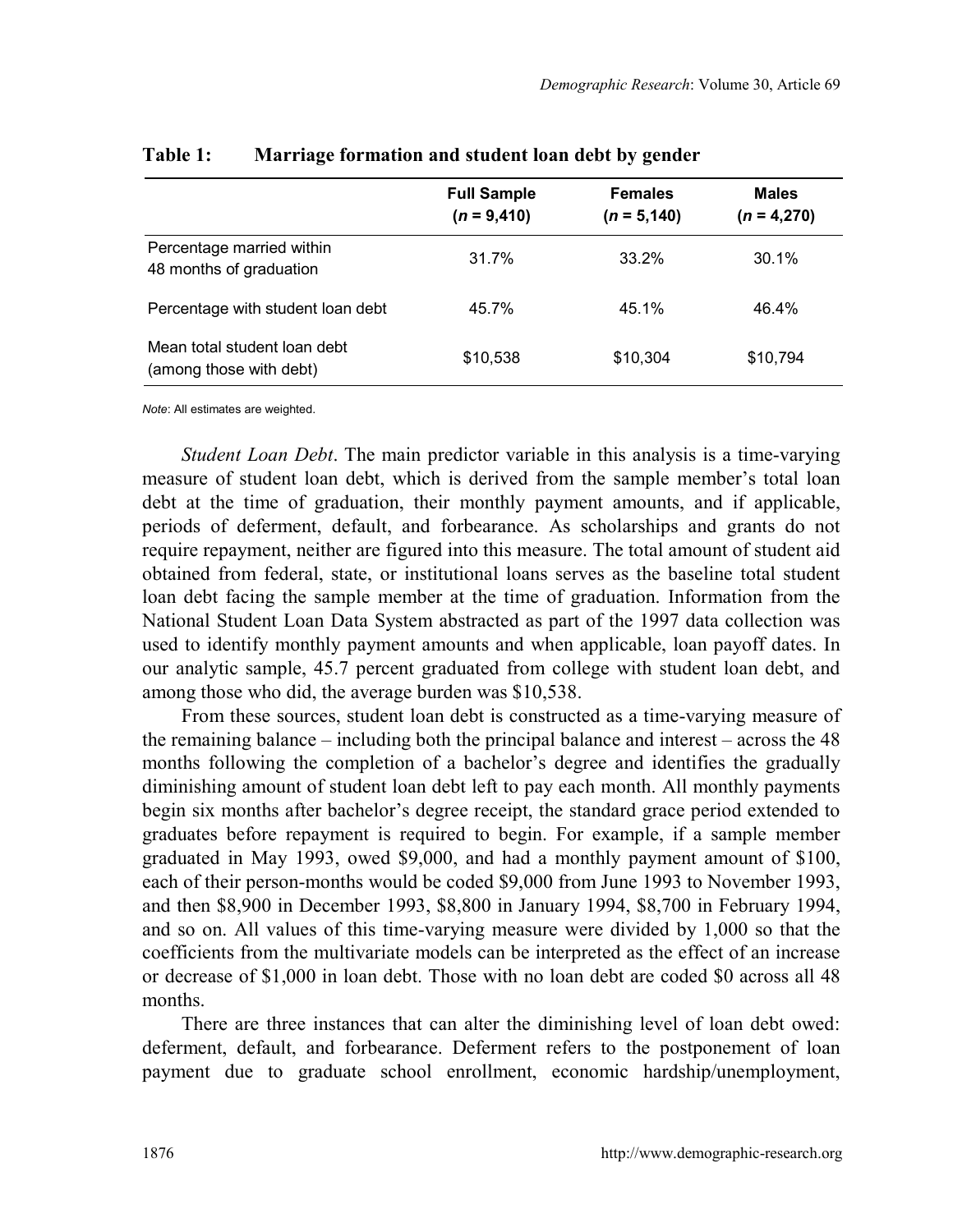disability, or public service (i.e., Peace Corps, military). 19.2 percent of those in the analytic sample who had loan debt deferred their loan payments. When loans are deferred, they do not accrue interest. Therefore, for sample members who defer their loans, their time-varying loan debt remains unchanged during their period of deferment. If sample members continued on to graduate school and accrued further student loan debt, this additional debt amount was added to the outstanding total on the first month following graduate school exit and was granted a six-month grace period.

Those who are unable to continue paying back their loans and stop doing so are in default, which carries with it severe sanctions. This can be avoided by receiving forbearance, which is a postponement granted by the owner of the loan. Unlike deferment, when loans are in default or forbearance, they accrue interest, thus gradually increasing the total amount owed. Using information from the College Board on historical student loan interest rate averages, we recalibrated the monthly values for those who were in default or forbearance to reflect the increase due to interest accrual. Among those with student loan debt in the analytic sample, 2.4 percent went into default and 3.3 percent were granted forbearance.

*Control Variables*. In all multivariate analyses, we control for factors that are known to influence family formation and student loan repayment in young adulthood: sociodemographic characteristics, career and schooling orientations, earnings potential, enrollment-employment status, and state fixed-effects. Table 2 shows the distributions of all control variables included in the analysis (except for state-fixed effects, which would violate the terms of NCES' restricted use data policy).

Socio-demographic characteristics include age, race/ethnicity, and parental education. Age is a continuous measure indicating the age of the sample member at the time they completed their bachelor's degree. Race/ethnicity of the sample member is measured by a series of binary indicators: Asian, Black, Hispanic, White, and Other. White sample members serve as the reference category in all multivariate analyses. Parent's education indicates the highest level of education of either of the sample member's parents as reported on their financial aid records and is measured by a series of binary indicators: High school or less, some college, bachelor's degree, and graduate degree.<sup>[6](#page-14-0)</sup> Sample members whose highest level of parent's education is high school or less serve as the reference category in all multivariate analyses.

<span id="page-14-0"></span> <sup>6</sup> If the mother and father in two-parent families had different levels of education, we used the highest recorded level of either parent.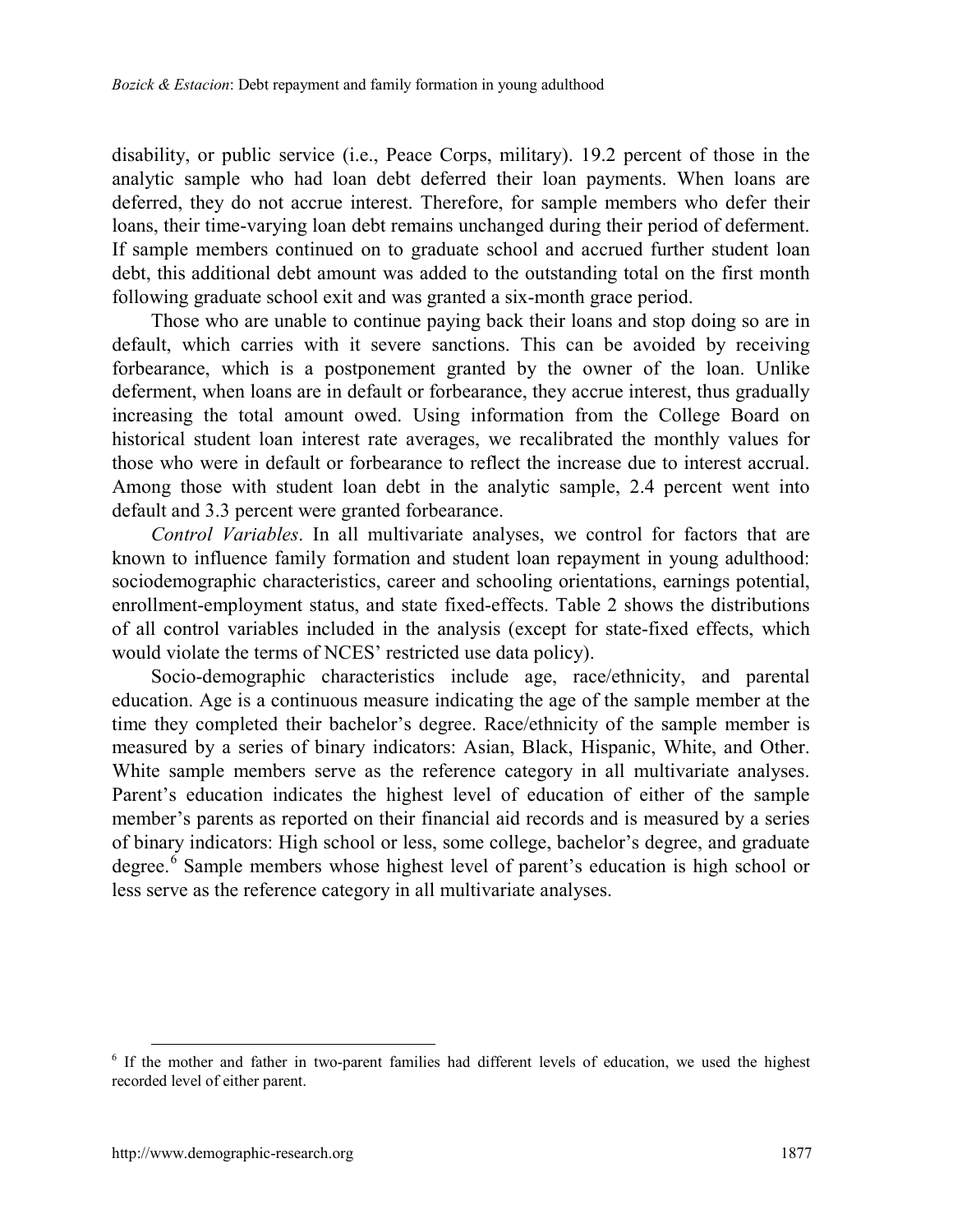|                                  | <b>Full Sample</b> | <b>Females</b>    | <b>Males</b>  |  |
|----------------------------------|--------------------|-------------------|---------------|--|
|                                  | $(n = 9,410)$      | $(n = 5, 140)$    | $(n = 4,270)$ |  |
| Age at college graduation        | 22.4               | $\overline{22.2}$ | 22.6          |  |
| Race/Ethnicity                   |                    |                   |               |  |
| Asian                            | 5.0%               | 4.3%              | 5.7%          |  |
| <b>Black</b>                     | 6.1%               | 8.0%              | 4.0%          |  |
| Hispanic                         | 4.5%               | 4.8%              | 4.3%          |  |
| White                            | 83.6%              | 82.1%             | 85.3%         |  |
| Other                            | 0.8%               | 0.8%              | 0.7%          |  |
| Parent's education               |                    |                   |               |  |
| High school or less              | 35.5%              | 35.0%             | 36.1%         |  |
| Some college                     | 21.7%              | 22.1%             | 21.2%         |  |
| Bachelor's degree                | 17.2%              | 16.9%             | 17.6%         |  |
| Graduate degree                  | 25.6%              | 26.0%             | 25.1%         |  |
| Final college GPA                | 3.05               | 3.10              | 2.98          |  |
| Postsecondary attendance         |                    |                   |               |  |
| Four-year school only            | 78.2%              | 78.5%             | 78.0%         |  |
| Two- and four-year schools       | 21.8%              | 21.5%             | 22.0%         |  |
| Expects postbaccalaureate degree |                    |                   |               |  |
| Yes                              | 19.7%              | 18.5%             | 21.1%         |  |
| No                               | 80.3%              | 81.5%             | 78.9%         |  |
| Annual earnings in 1994          | \$20,527           | \$19,718          | \$21,436      |  |
| Field of study                   |                    |                   |               |  |
| Business/Management              | 18.1%              | 14.8%             | 21.8%         |  |
| Education                        | 11.9%              | 17.1%             | 6.1%          |  |
| Engineering                      | 19.0%              | 12.4%             | 26.4%         |  |
| Health professions               | 5.8%               | 6.8%              | 4.6%          |  |
| Social sciences                  | 16.1%              | 17.1%             | 15.0%         |  |
| <b>Humanities</b>                | 12.4%              | 13.2%             | 11.5%         |  |
| Other                            | 16.7%              | 18.4%             | 14.7%         |  |
| Postsecondary institution sector |                    |                   |               |  |
| Private                          | 34.8%              | 36.9%             | 32.5%         |  |
| Public                           | 65.2%              | 63.1%             | 67.5%         |  |

#### **Table 2: Means and percentages of sample characteristics, full sample and by sex**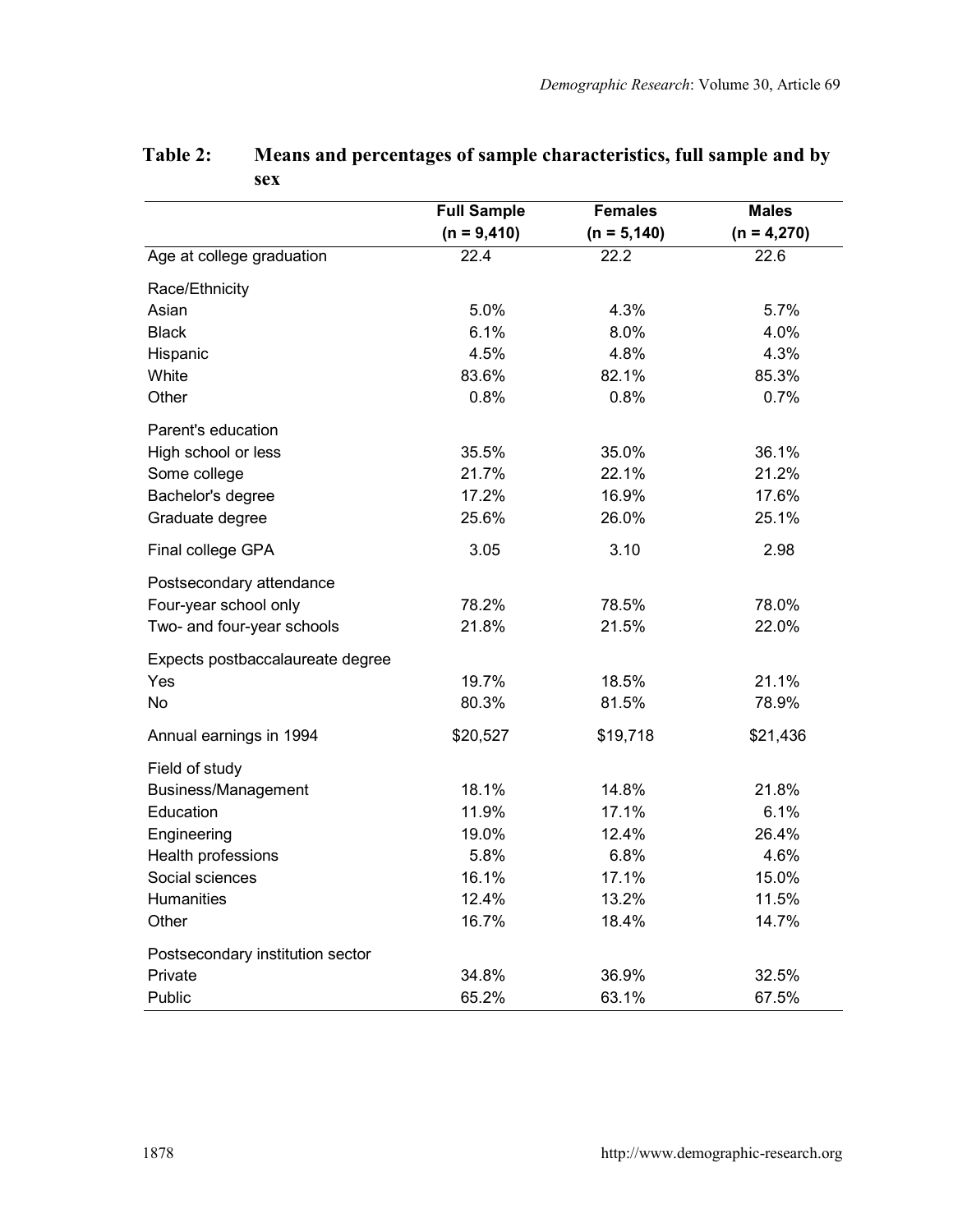Measures of career and schooling orientations include grade point average, type of postsecondary institution attended, and expectations for post-baccalaureate education. Grade point average is a continuous measure taken from the sample member's transcript and indicates their final cumulative grades in all subjects on a four-point scale. Type of postsecondary institution attended is measured by a binary indicator coded '1' if the sample member attended both two-year and four-year institutions en route to earning a bachelor's degree, and '0' if they had only attended a four-year institution. Expectations for post-baccalaureate education are based on a question that asked sample members whether or not they expected to earn a graduate degree. Sample members are coded '1' if they reported expecting to earn a graduate degree and '0' if they did not.

Measures of earning potential include earnings during the first year out of college, field of study, and school sector. Earnings during the first year out of college are a selfreported continuous measure indicating total income earned in  $1994$ .<sup>[7](#page-16-0)</sup> Field of study is measured by a series of binary indicators that identify the sample members' major at the time of bachelor's degree receipt: Business/Management, Education, Engineering, Health, Social Sciences, Humanities, and Other.<sup>[8](#page-16-1)</sup> Sample members who earned a Business/Management degree serve as the reference category in all multivariate analyses. School sector is measured by a binary variable coded '1' if the sample earned their bachelor's degree from a private postsecondary institution, and '0' if they earned their bachelor's degree from a public postsecondary institution.

To capture the effects of debt apart from periods of deferment, default, and forbearance, which are often accompanied by graduate school enrollment (for those who defer) and unemployment (for those who default or enter forbearance), we include a time-varying measure of enrollment-employment status. For each person-month, the sample member is classified as enrolled, employed, both enrolled and employed, and neither enrolled nor employed. We also include time-invariant dummy variables for the sample members' state of residence at the time of bachelor's degree receipt. These state "fixed effects" remove the potentially confounding effects of state characteristics such as their financial aid, welfare, and labor policies that may influence both financial aid awards as well as family formation decisions.<sup>[9](#page-16-2)</sup>

<span id="page-16-0"></span> $^7$  As most sample members were still enrolled for the first part of 1994, earnings were adjusted to reflect a full 12-month salary.<br><sup>8</sup> Other majors account for 16.7 percent of the analytic sample. Due to NCES' coding of this variable, it is not

<span id="page-16-1"></span>possible to further parse out this variable.

<span id="page-16-2"></span> $9^9$  State of residence at the time of bachelor's receipt cannot capture the state context for students who migrate out-of-state after graduation. However, the majority of students remain in the same state as their postsecondary institution one year (85 percent) and at four years (73 percent) after college graduation (Kodrzycki 2001). Our main findings remain unaffected, whether state fixed effects are included or omitted from our multivariate models.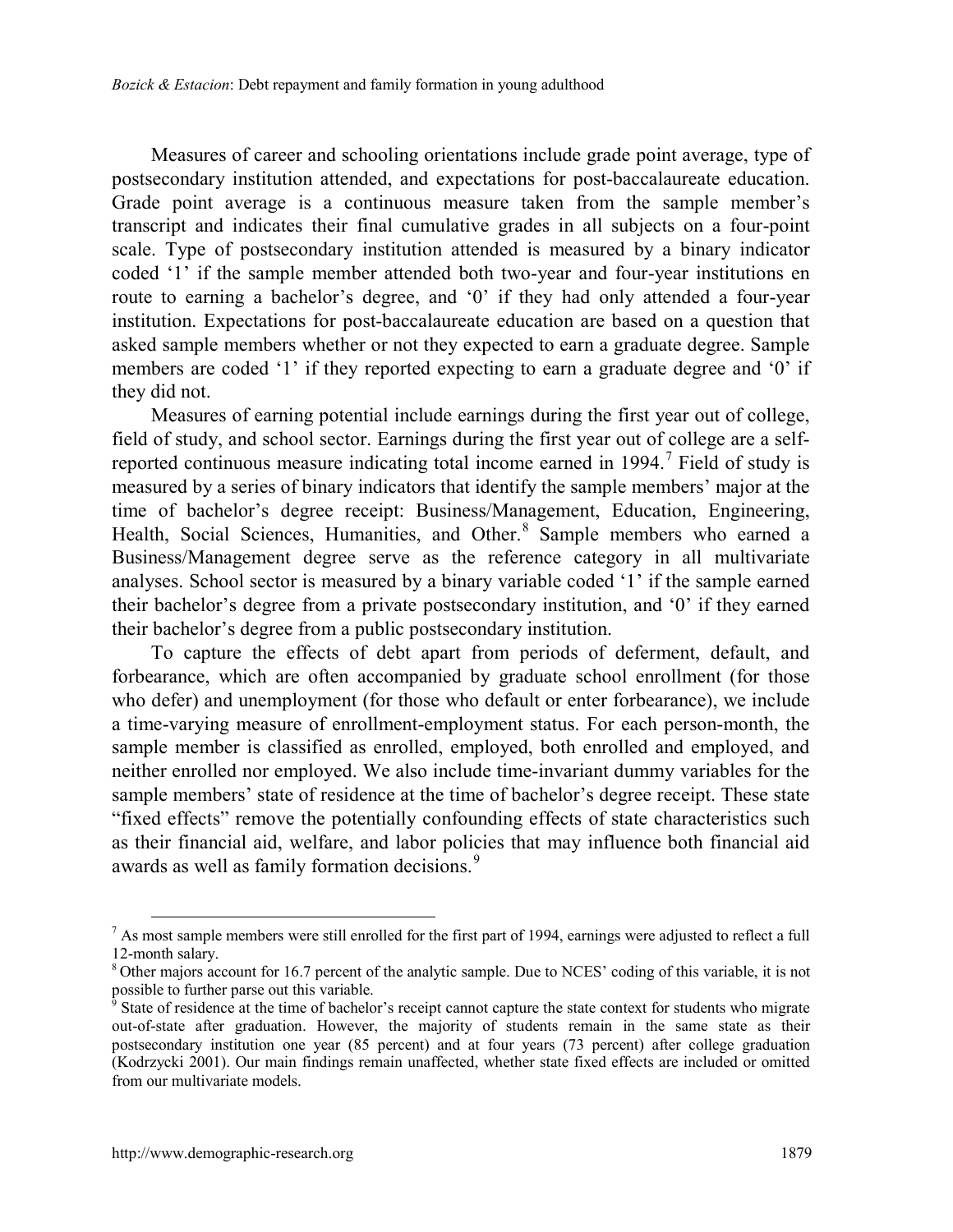In our multivariate analyses, we report the parameter estimates for all the control variables. However, because there is already a large volume of literature that examines their relationship with family formation, and because they are not central to the research questions we pose, we do not discuss their associated coefficients.

# **5. Findings**

*Research question 1: Is there a relationship between student loan debt and marriage timing?*

To answer this question, we first constructed life-table survival curves documenting changes in marriage timing for sample members with varying levels of debt upon graduation. Each survival curve indicates the percentage remaining unmarried for each month during the risk period. Figure 1 shows predicted survival curves for those with no debt, for those with a loan balance of \$4,500 at graduation (the  $25<sup>th</sup>$  percentile of the debt distribution), for those with a loan balance of \$9,000 at graduation (the  $50<sup>th</sup>$ percentile or median of the debt distribution), and for those with a loan balance of  $$14,000$  at graduation (the  $75<sup>th</sup>$  percentile of the debt distribution). As first marriage is a non-repeatable event, all four of the curves decrease monotonically. The patterning of these survival curves indicates a negative relationship between initial loan debt and the decision to marry: Those with higher levels of debt are less likely to enter into marriage than their peers with no or low levels of debt. All four curves remain near 1 during the first 12 months after graduation, indicating that marriage is rare for all college graduates in the year immediately following degree receipt. After the 12-month mark, however, there begins a divergence. At this time, the rates of entry into first marriage begins to accelerate for graduates with no or initial low levels of debt, but is slower for graduates with initial higher levels of debt. By four years out of college, there are substantial differences across the groups. Among those who finished their undergraduate degrees with \$4,500 of student loan debt, approximately 30 percent had married, compared with only 11 percent of their peers who finished their undergraduate degrees with \$14,000 of student loan debt.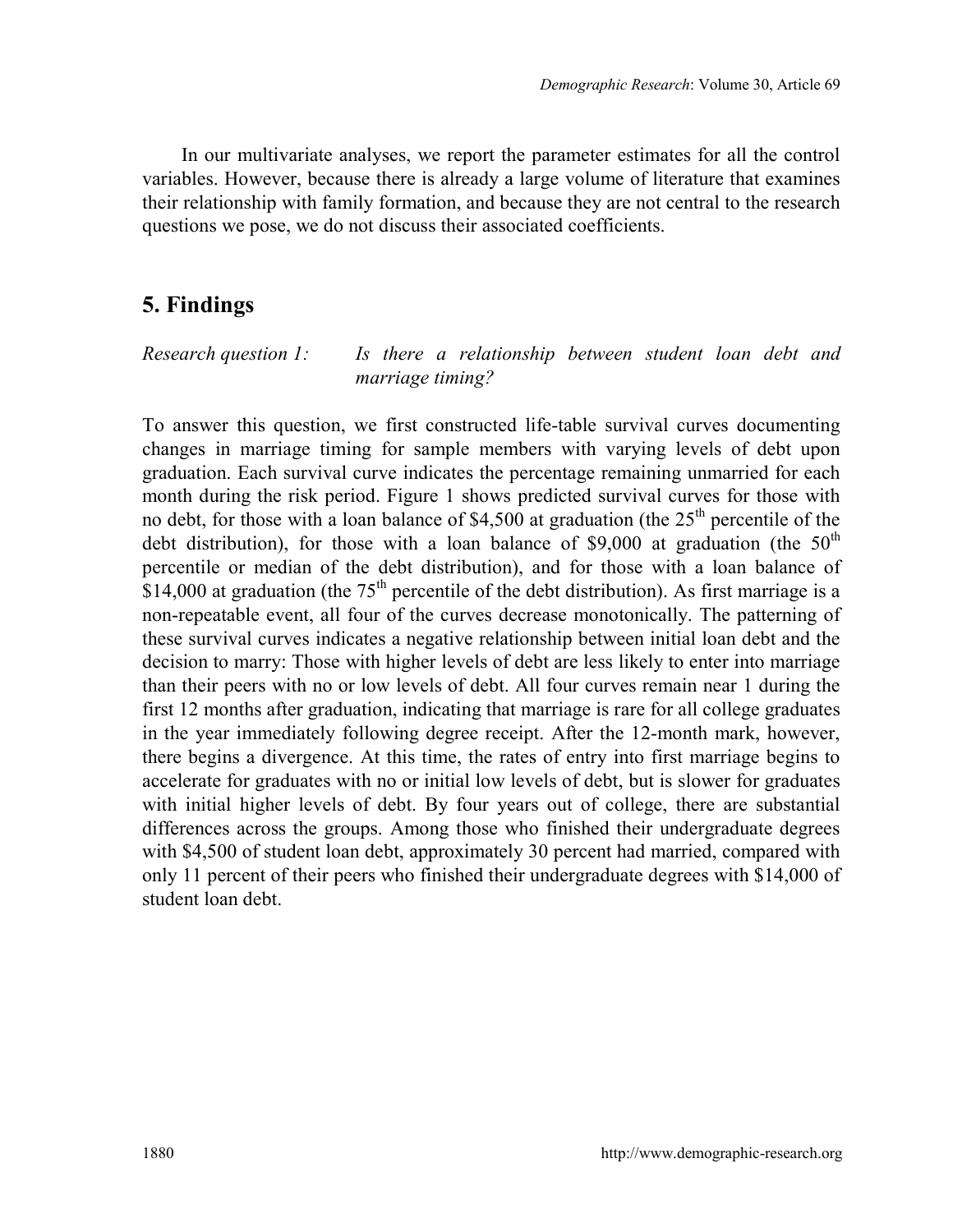

**Figure 1: Predicted Survival Curves** 

At first glance, these aggregate trends provide tentative support for the proposition that loan debt impedes the decision to marry. However, these estimates only crudely capture the dynamics of loan debt, which change over time for almost all young adults. For 19.2 percent of sample members, their payments were deferred, and in cases where they went to graduate school, their total loan debt often increased between the end of college and four years out. Additionally, 5.7 percent of the sample had defaulted on their loans or went into forbearance, which steadily increases the total amount owed via interest accruement. The rest of the sample saw their debt totals decrease with each passing payment. Further, in addition to the dynamics of loan repayment, the dynamics of the young adulthood change in the years after college: some college graduates enter the workforce, some struggle to find a steady job, and some return to school – all of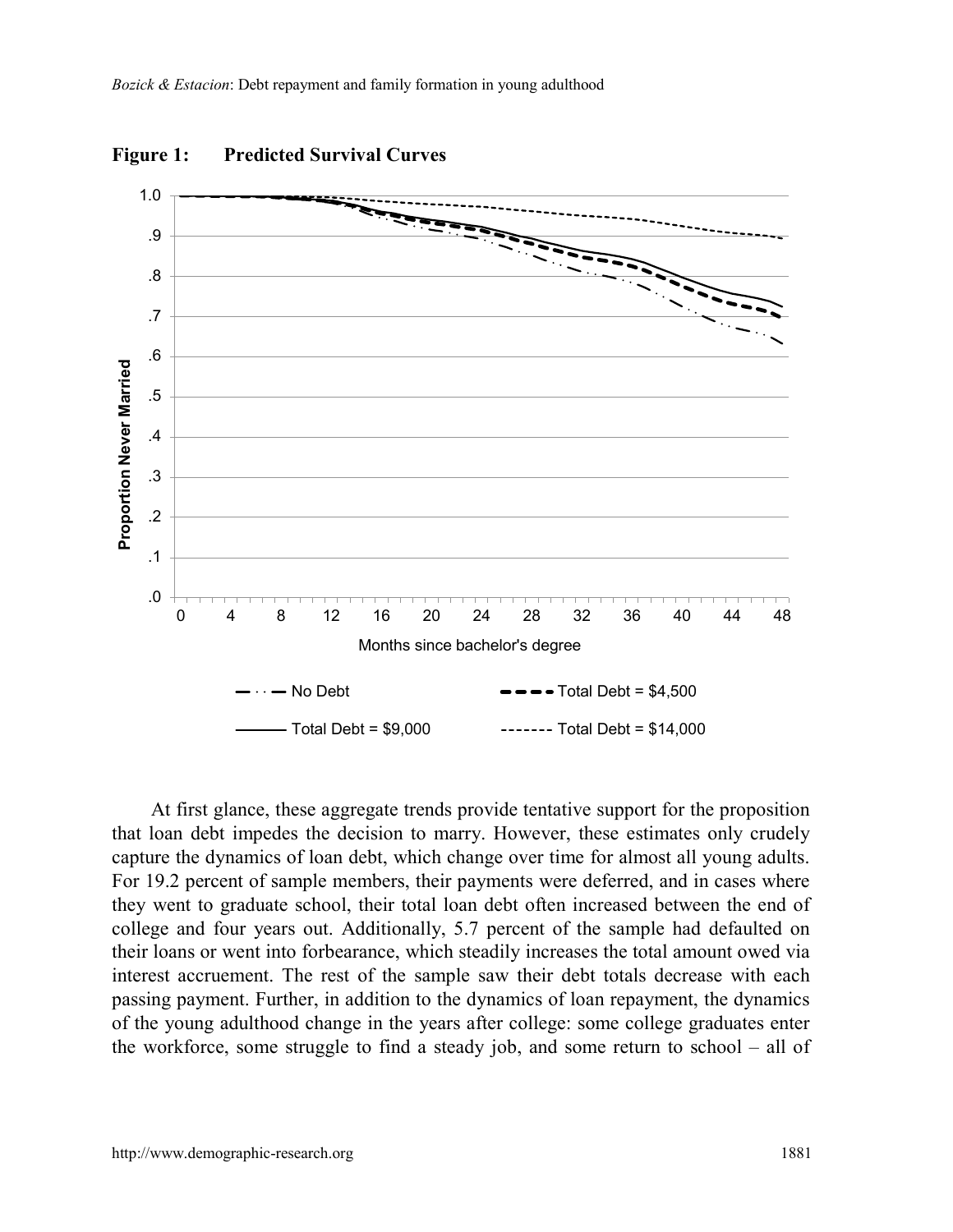which have been shown to influence the decision to marry. These dynamics are not captured in this figure.

To account for these dynamic conditions and other potential confounds, we estimated a series of discrete-time hazard regression models predicting the odds of first marriage. Although time to first marriage is continuous, we use a discrete time hazard model because the data are grouped into discrete intervals (e.g., months). The hazard of the event from time  $t$  to time  $t + 1$  is assumed to be constant while the hazard may vary across intervals. For a given covariate, the change in the baseline hazard is given by exp ( $\beta$ ). The exponentiated parameters, exp ( $\beta$ ), or odds ratios are presented in Table 3. Odds ratios greater than 1 signify an improvement in the odds of first marriage within a given month, while odds ratios less than 1 signify a reduction in the odds of first marriage within a given month. Model 1 includes the time-varying measure of student loan debt, the time since bachelor's degree receipt (in months), and all control variables. Model 2 includes all the variables in Model 1 and adds the multiplicative interaction term: Total loan debt remaining  $\times$  Month's since bachelor's degree. These two models are presented for the full sample as well as disaggregated by gender.

In Model 1 for the full sample, the odds ratio associated with total student loan debt remaining is 0.99 and is significant at  $p < .05$  – indicating that an increase of \$1,000 in student loan debt reduces the odds of first marriage by 1 percent. This corroborates the patterning of the survival curves in Figure 1 and lends further support to the proposition that loan debt delays family formation: even when conditioning on socio-demographic characteristics, career and schooling orientations, earnings potential, enrollment-employment status, and state fixed-effects, higher levels of student loan debt are associated with reduced odds of entering into marriage in the young adult years.

#### *Research question 2: Does the relationship between student loan debt and marriage timing vary by gender?*

To test whether or not the relationship between student loan debt and marriage timing varies by gender, we estimated the models separately for women and for men. Before stratifying the model by gender, we tested whether the effect of loan debt differed by gender by including a multiplicative interaction term into the model: Male  $\times$  Total Loan Debt Remaining. The estimated  $\beta$  is 0.008 and significant at  $p < .01$ , indicating that the effect of loan debt differs for men and for women. Additionally, a Chow test indicated the estimated determinants of marital timing in our analytic sample are significantly different for men and for women ( $F = 2.25$ ,  $p < .05$ ), and thus the separate models stratified by gender shown in Table 3 are justified. In Model 1 for women, the odds ratio is 0.98 and significant at  $p < 0.01$  – indicating that an increase of \$1,000 in student loan debt reduces the odds of first marriage by 2 percent. To get a more meaningful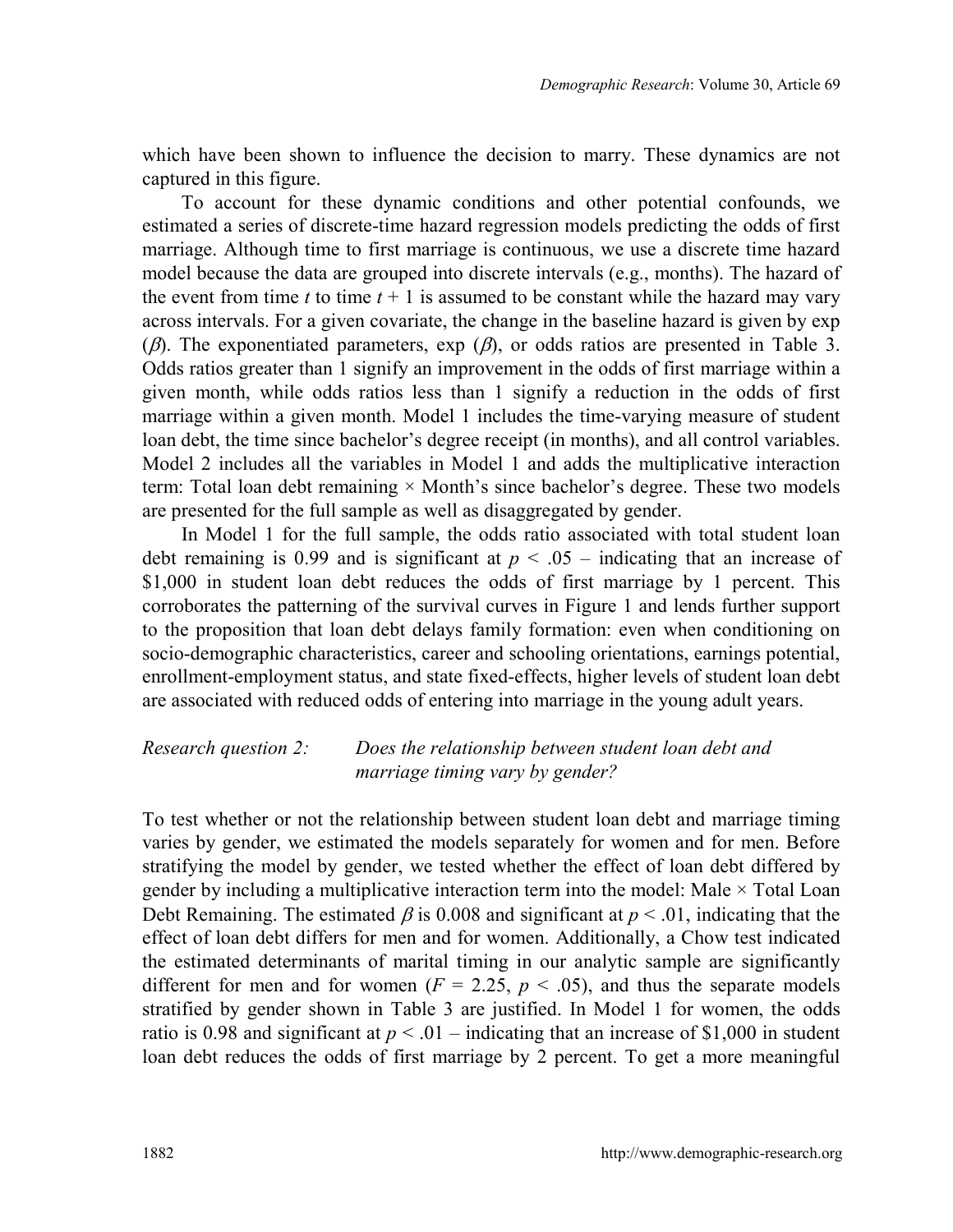sense of this relationship, consider two female college graduates who are equal in all of the covariates in the model, one at the 25th percentile of the total student loan debt distribution (\$4,500) and the other at the 75th percentile of the total student loan debt distribution (\$14,000). Based on the difference in total debt amounts (\$14,000 - \$4,500  $=$  \$9,500), the former is 19 percent more likely to get married in a given month than the latter. This rather large effect for women is not detected for men: the corresponding odds ratio in our sample of males is 1.00 and non-significant. This suggests that loan debt may serve to delay marriage for females but not for males.

#### *Research question 3: Does the relationship between student loan debt and marriage timing attenuate as youth move into adulthood?*

Lastly, we explored whether or not the relationship between loan debt and marriage was contingent upon time, with the expectation that any relationship should attenuate with each passing month post graduation. To test this proposition, we evaluated the multiplicative interaction term – Months Since Bachelor's Degree  $\times$  Total Loan Debt Remaining – for the full sample as well as for women and men separately. These are shown in Model 2.

If the negative effect of student debt fades as youth progress into adulthood, we would expect the odds ratio for the interaction term to be significant and greater than 1. In all three models,  $\exp(\beta) = 1.01$  for the interaction term and is significant, indicating that, as predicted, the relationship between student loan debt and the decision to marry is contingent on time. The negative relationship is strongest immediately after graduating from college, and becomes less pronounced with each passing month. This is the case for the full sample, as well as for women and men separately. Taken together, these findings highlight a dynamic process whereby the weight of student loan debt changes over time along with the probability of first marriage – the implications of which is a topic to which we now turn.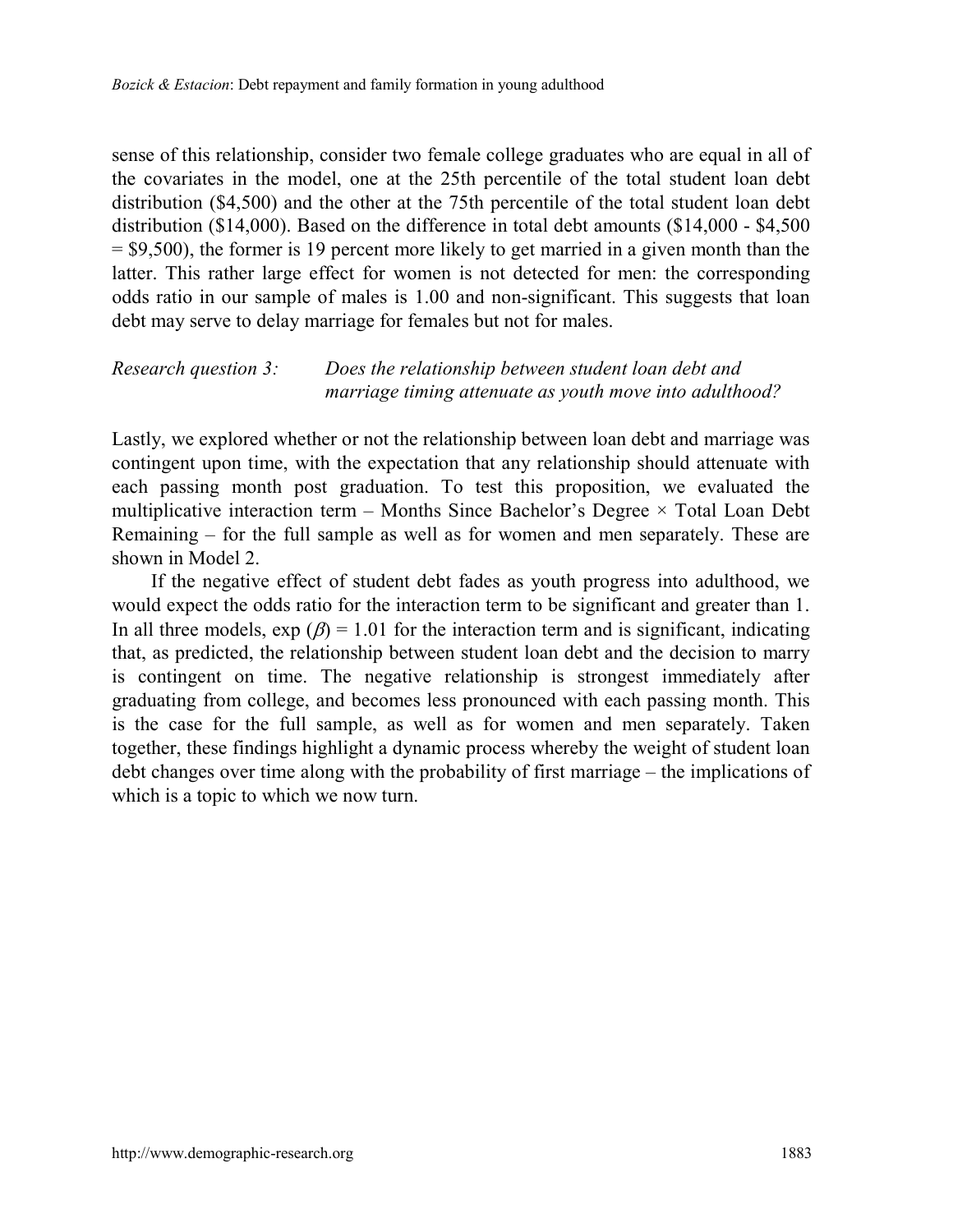|                                          | <b>Full Sample</b> |                | <b>Females</b> |          | <b>Males</b>  |          |
|------------------------------------------|--------------------|----------------|----------------|----------|---------------|----------|
|                                          |                    | $(n = 9, 410)$ | $(n = 5, 140)$ |          | $(n = 4,270)$ |          |
|                                          | Model 1            | Model 2        | Model 1        | Model 2  | Model 1       | Model 2  |
| <b>Key Predictor Variables</b>           |                    |                |                |          |               |          |
| Total loan debt remaining (in thousands) | $0.99*$            | $0.96**$       | $0.98**$       | $0.95**$ | 1.00          | $0.96*$  |
| Months since bachelor's degree           | $1.03**$           | $1.03**$       | $1.03**$       | $1.03**$ | $1.04***$     | $1.03**$ |
| Total loan debt remaining (in thousands) |                    | $1.01*$        | Ξ.             | $1.01*$  |               | $1.01**$ |
| x Months since bachelor's degree         |                    |                |                |          |               |          |
| <b>Control Variables</b>                 |                    |                |                |          |               |          |
| Sex                                      |                    |                |                |          |               |          |
| Female                                   | 0.89               | 0.88           | --             | --       | --            | --       |
| Male (reference)                         | 1.00               | 1.00           | ÷.             | Ξ.       | u.            | Ц.       |
| Age at college graduation                | 1.00               | 1.01           | 0.98           | 0.98     | 1.05          | 1.05     |
| Race/Ethnicity                           |                    |                |                |          |               |          |
| Asian                                    | $0.54**$           | $0.54**$       | 0.73           | 0.73     | $0.34**$      | $0.35**$ |
| Black                                    | $0.60**$           | $0.60**$       | $0.51**$       | $0.51**$ | 0.74          | 0.74     |
| Hispanic                                 | 0.96               | 0.95           | 0.92           | 0.92     | 1.08          | 1.07     |
| White (reference)                        | 1.00               | 1.00           | 1.00           | 1.00     | 1.00          | 1.00     |
| Other                                    | 0.89               | 0.89           | 0.80           | 0.80     | 1.24          | 1.24     |
| Parent's education                       |                    |                |                |          |               |          |
| High school or less (reference)          | 1.00               | 1.00           | 1.00           | 1.00     | 1.00          | 1.00     |
| Some college                             | 0.88               | 0.88           | 0.91           | 0.91     | 0.85          | 0.86     |
| Bachelor's degree                        | 0.87               | 0.87           | 0.86           | 0.86     | 0.84          | 0.84     |
| Graduate degree                          | 0.89               | 0.89           | 0.89           | 0.89     | 0.88          | 0.87     |
| Final college GPA                        | 1.12               | 1.12           | 1.16           | 1.16     | 1.04          | 1.03     |
| Postsecondary attendance                 |                    |                |                |          |               |          |
| Four-year school only (reference)        | 1.00               | 1.00           | 1.00           | 1.00     | 1.00          | 1.00     |
| Two- and four-year schools               | 1.04               | 1.04           | 0.97           | 0.97     | 1.09          | 1.09     |
| Expects postbaccalaureate degree         |                    |                |                |          |               |          |
| Yes                                      | 1.02               | 1.02           | 1.03           | 1.03     | 0.94          | 0.95     |
| No (reference)                           | 1.00               | 1.00           | 1.00           | 1.00     | 1.00          | 1.00     |
| Monthly enrollment-employment status     |                    |                |                |          |               |          |
| School only (reference)                  | 1.00               | 1.00           | 1.00           | 1.00     | 1.00          | 1.00     |
| Work only                                | $1.46**$           | $1.48**$       | $1.59**$       | $1.59**$ | 1.43          | 1.43     |
| Both school and work                     | 1.13               | 1.14           | 1.14           | 1.14     | 1.24          | 1.24     |
| Idle                                     | 1.36               | 1.36           | $1.92**$       | $1.92**$ | 0.96          | 0.94     |
| Annual earnings in 1994                  | $1.01*$            | $1.01*$        | $1.01**$       | $1.01**$ | 1.00          | 1.00     |
| Field of study                           |                    |                |                |          |               |          |
| Business/Management (reference)          | 1.00               | 1.00           | 1.00           | 1.00     | 1.00          | 1.00     |
| Education                                | $1.43**$           | $1.43**$       | $1.41*$        | $1.41*$  | 1.14          | 1.14     |
| Engineering                              | 1.01               | 1.01           | 1.04           | 1.04     | 1.02          | 1.01     |
| Health                                   | $1.36*$            | $1.37*$        | $1.49*$        | $1.49*$  | 0.97          | 0.97     |
| Social sciences                          | 1.02               | 1.02           | 0.93           | 0.93     | 1.05          | 1.05     |
| Humanities                               | 0.94               | 0.94           | 0.76           | 0.78     | 1.04          | 1.03     |
| Other                                    | 0.90               | 0.90           | 0.84           | 0.84     | 0.92          | 0.91     |
| Postsecondary institution sector         |                    |                |                |          |               |          |
| Private                                  | $0.83*$            | $0.84*$        | $0.81*$        | $0.80*$  | 0.81          | 0.83     |
| Public (reference)                       | 1.00               | 1.00           | 1.00           | 1.00     | 1.00          | 1.00     |

## **Table 3: Odds ratios from discrete time hazard regression models of months to first marriage**

*Note*: All models control for state fixed-effects. All estimates are weighted.

\* p < .05; \*\* p < .01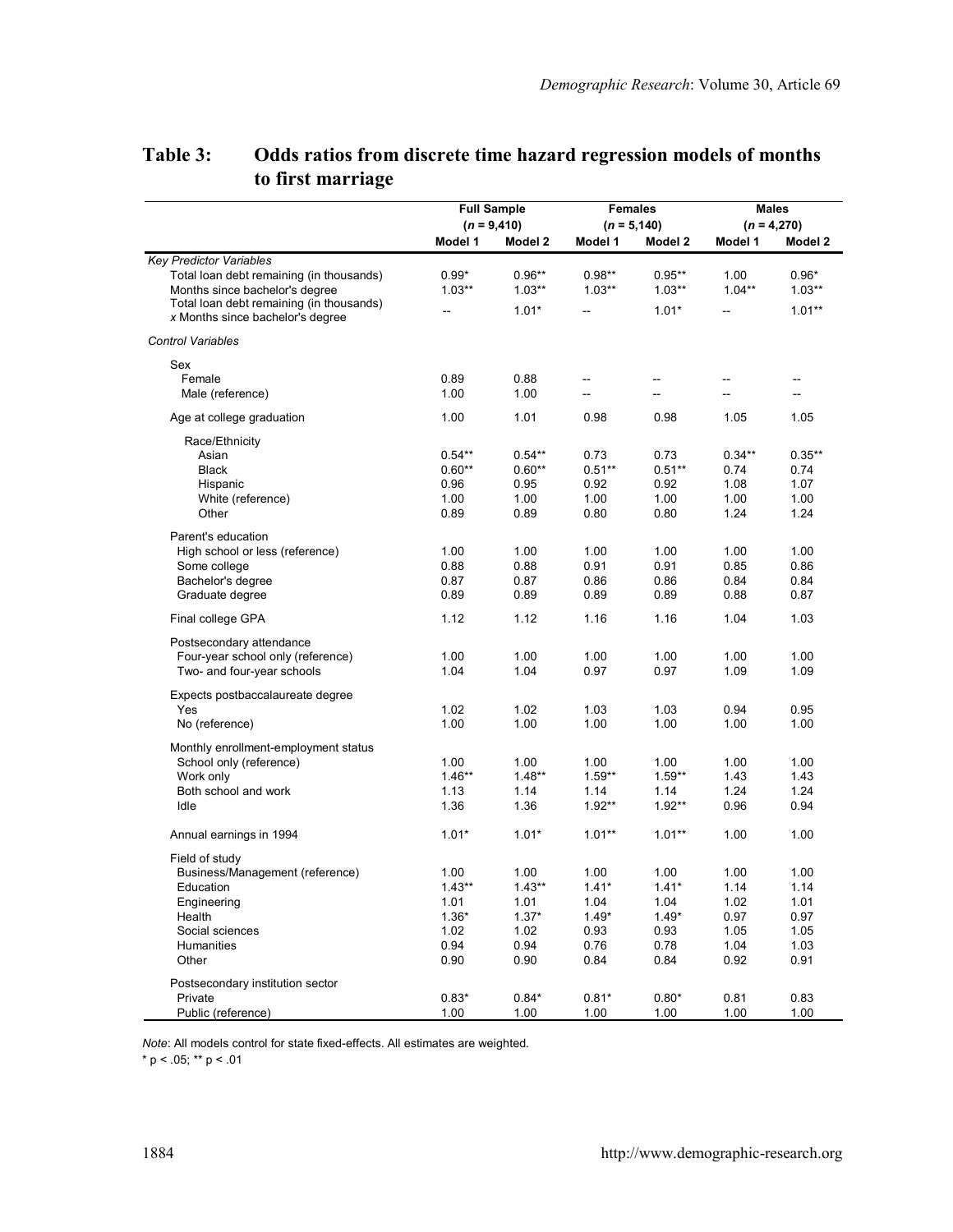## **6. Conclusion**

In accord with past research, which finds that economic strain impedes the decision to marry (Clarkberg 1999; Oppenheimer, Kalmijn, and Lim 1997; Teachman, Polonko, and Leigh 1987; Xie et al. 2003), we find that student loan debt acts in a similar way. Specifically, our analysis shows that an increase of \$1,000 in student loan debt is associated with a reduction in the odds of first marriage by 1 percent among college graduates. Our findings align with other studies in the nascent body of research on the implications of debt which finds that student loan repayments act as a short-term liquidity constraint that limits choices in young adulthood, including career choices (Rothstein and Rouse 2011), graduate school enrollment (Millet 2003), and home purchases (Andrew 2010).

While this relationship is evident for the sample as a whole, once having disaggregated the sample by gender and applying a rigorous set of control variables, the negative relationship between remaining debt and the odds of first marriage held for women only. To get a sense of the magnitude of the relationship, consider two average female college graduates: one at the 25th percentile of the total student loan debt distribution (\$4,500) and the other at the 75th percentile of the total student loan debt distribution (\$14,000). The former is 19 percent more likely to get married in a given month than the latter. This finding lends support to the proposition that the fixed costs of marriage are more relevant to family formation decisions of young women, and that liquidity constraints such as student loan repayments, may limit their ability to meet their expectations for long-term romantic relationships. This complements research on low-income women that finds personal economic stability is necessary before considering marriage (Gibson-Davis, Edin, and McLanahan 2005; Joshi, Quane, and Cherlin 2009).

Our findings diverge from traditional models of gender specialization, which emphasize the economic resources of men. Any strain on resources brought on by student loan debt does not appear to thwart men's plans to marry in the years immediately after college. Recall that research on more recent cohorts finds that with declining earnings among men, and greater in-roads into the labor force by women, economic resources now matter in the marriage market for both men and for women (Sweeney 2002). While we find evidence that liquidity constraints matter in the marriage market for college-educated women, our findings suggest different dynamics are at play for college-educated men. While deciphering exactly why this is the case is beyond the scope of this project, it could be that men expect more financial returns from their jobs and/or a quicker "move up the company ladder" than do women – expectations that accord with long-seated employment trends reflecting gender inequality in the labor market. It could also be due to the fact that there are fewer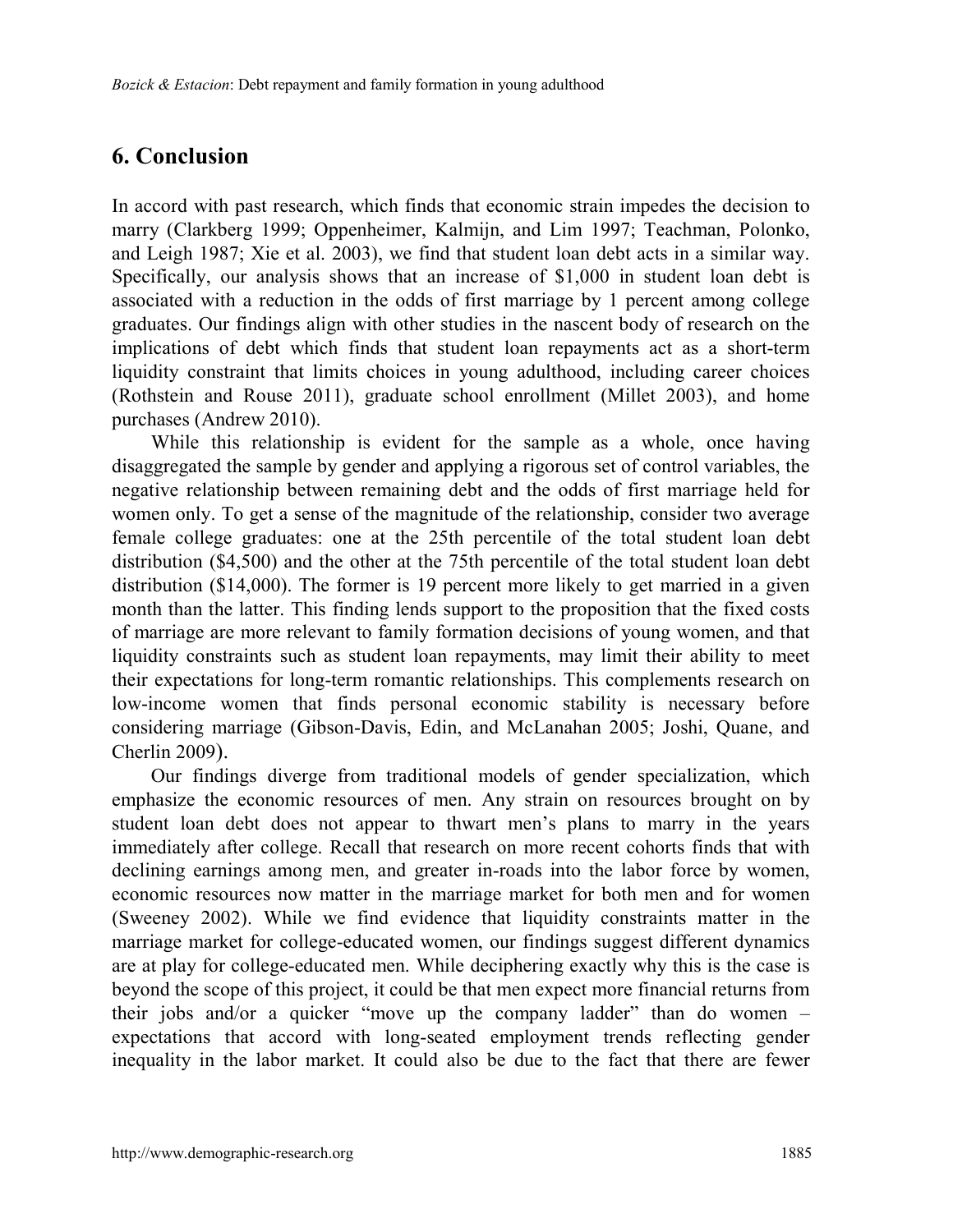college-educated men in the population, and so their demand in the marriage market may trump their earnings/debt as signals of marriageable mates.

Though as a whole these findings highlight the life course consequences of relying on financial aid to shoulder the cost of college, they are most evident in the years immediately following college graduation. With each passing year, the negative effect of loan repayment attenuates. As adulthood progresses and one's loan balance shrinks, the salience of loan repayments in family formation decisions diminishes. However, it is not yet known whether and how the dynamics of loan debt affect resource allocation, economic stability, and the risk of divorce *once married*. With more recent cohorts undertaking substantial student loan debt to pay for their education and then entering relationships with more financial risk, this would be a particularly timely avenue for future research.

Despite the robustness of our results, we are limited in that we are unable to measure other partnership forms – namely cohabitation – with our data. Limited economic resources are a key reason why couples decide to cohabit instead of marry (Smock, Manning, and Porter 2005), and so it could well be the case that financial strain induced by student loan debt may lead to cohabitation as a short-term alternative to marriage. Also, we are unable to measure the economic resources and loan debt of the potential spouses of our sample members, which may matter as much or even more when making future decisions. Most data sets that focus on family dynamics only crudely measure educational financing (if at all); and conversely, most data sets that focus on educational attainment, such as the B&B:93, only crudely measure family processes. As a first foray into this topic, we opted to use a data set that contained high quality measures of student loan repayment, with the hope that other researchers will build off our findings and explore other data sources to more fully understand the relationships detected here.

Another limitation is that our analysis is based on observational data. As such, college students were not randomly assigned to financial aid packages or to varying levels of debt burden, limiting our ability to establish a causal link between student loan debt and marital timing in young adulthood. The analysis controlled for an array of observed socioeconomic and academic characteristics that have well-established relationships with various dimensions of socioeconomic stratification that shape the life course. While the relationship between student loan debt and marital timing was robust when these controls were applied, unmeasured characteristics (e.g. family wealth, orientations toward the future) may still jointly influence selection into loan debt and into marriage, and hence our findings may be upwardly biased.

A final limitation is the age of the data. Despite the many strengths of the B&B:93 – nationally representative large sample, complete administrative records on loan burden and repayment, date of first marriage – the study tracks the post-baccalaureate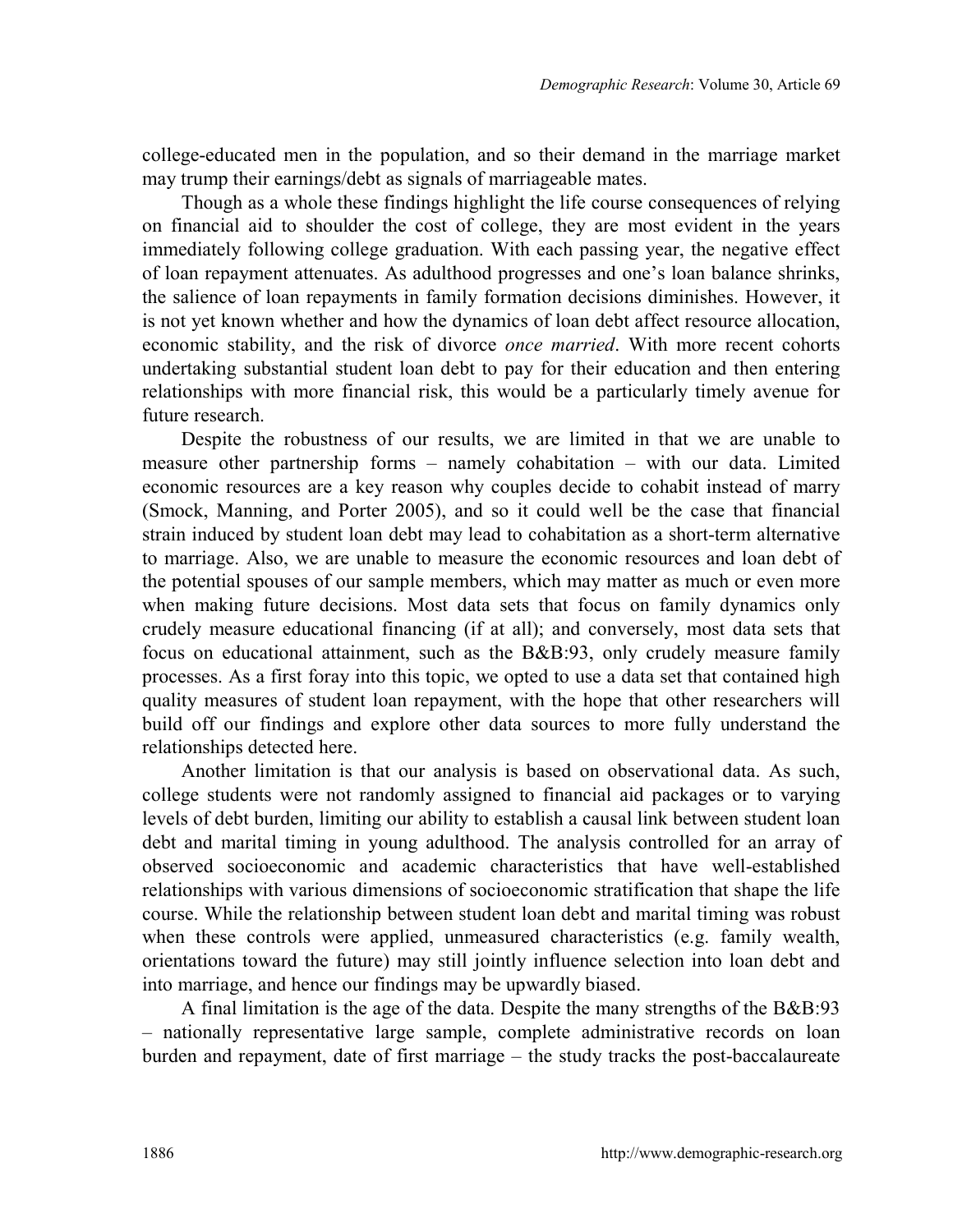experiences of students graduating from college in the 1990's. Today, more students leave college with debt and with higher levels of debt. While the B&B:93 cohort also faced diminished employment prospects stemming from a recession, the current economic downturn has been more prolonged. As such, our study cannot directly test current claims that "To Pay Off Loans, Grads Put Off Marriage" as boldly stated in the *Wall Street Journal*. It could well be the case that with increasing debt burdens and limited job opportunities, the effect of loan repayment is more pronounced than it was in the 1990's.

Additionally, our sample includes only college graduates; those who exited without a degree may struggle more in the labor market and hence, be more sensitive to liquidity constraints. Thus, our findings likely reflect a lower bound or "underestimate" of the current effect of debt burden for all college students. At present, the B&B data is the only nationally representative longitudinal study that contains complete student loan debt histories and despite its noted limitations, it is the only data source that can produce the analyses presented here. More research will be needed to ascertain whether the patterns detected in our study hold true for the most recent cohorts of college students – both those who graduate with a bachelor's degree and those who do not.

In closing, the news reports cited in the beginning of this paper that indict student loan debt as a mechanism altering the contours of young adulthood, at least with respect to marriage, are not without merit. Young adults shouldering loan debt face a host of financial hurdles upon graduation, which for most includes securing a job and establishing financial and residential independence from their parents. Once the sixmonth grace period wears off and loan repayments begin, the direct costs of their education begin to factor into their decision-making. This financially fragile time, at least in the short term, precludes marriage for young women. Demographic research has long shown that college graduates delay family formation; here we see that college financing is another dimension of this process – a dimension that may become more salient as more young women attend college and subsequently reach their 30's with more loan debt than their counterparts in previous generations.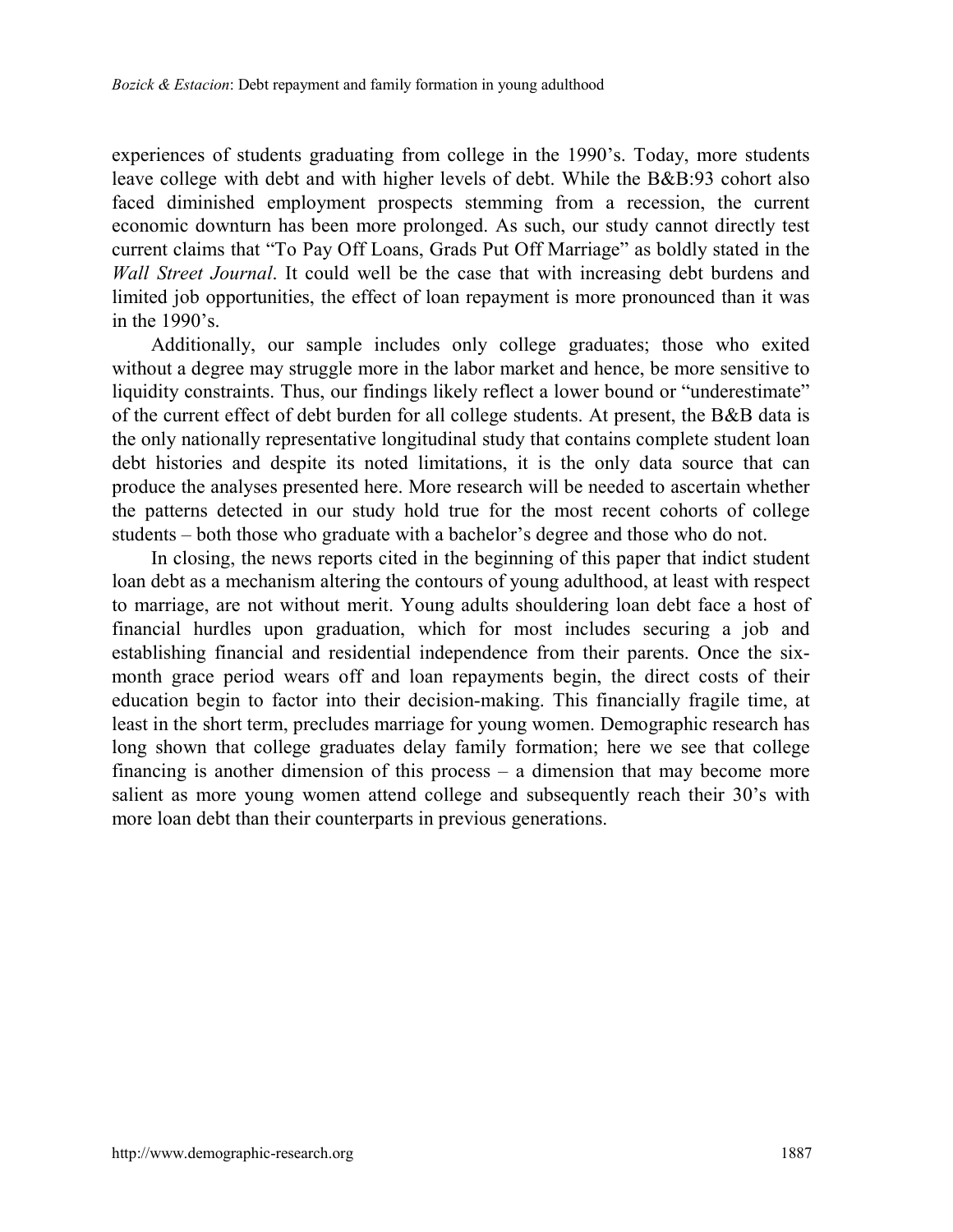## **References**

- Andrew, M. (2010). The changing route to owner occupation: The impact of student debt. *Housing Studies* 25(1): 39–62. [doi:10.1080/02673030903361656.](http://dx.doi.org/10.1080/02673030903361656)
- Becker, G.S. (1973). A theory of marriage: Part I. *Journal of Political Economy* 81(4): 813–846. [doi:10.1086/260084.](http://dx.doi.org/10.1086/260084)
- Becker, G.S. (1974). A theory of marriage: Part II. *Journal of Political Economy* 82(2): S11–S26. [doi:10.1086/260287.](http://dx.doi.org/10.1086/260287)
- Blau, F.D., Brinton, M.C., and Grusky, D.B. (2006). *The declining significance of gender?* New York: Russell Sage.
- Brewer, D.J., Eide, E.R., and Ehrenberg, R.G. (1999). Does it pay to attend an elite private college? Cross cohort evidence on the effects of college quality on earnings. *Journal of Human Resources* 34(1): 104–123. [doi:10.2307/146304.](http://dx.doi.org/10.2307/146304)
- Burgess, S., Propper, C., and Aassve, A. (2003). The role of income in marriage and divorce transitions among young Americans. *Journal of Population Economics* 16(3): 455–475. [doi:10.1007/s00148-003-0124-7.](http://dx.doi.org/10.1007/s00148-003-0124-7)
- Cherlin, A. (2010). Demographic trends in the United States: A review of research in the 2000's. *Journal of Marriage and Family* 72(3): 403–419. [doi:10.1111/](http://dx.doi.org/10.1111/j.1741-3737.2010.00710.x) [j.1741-3737.2010.00710.x.](http://dx.doi.org/10.1111/j.1741-3737.2010.00710.x)
- Chiteji, N.S. (2007). To have to hold: An analysis of young adult debt. In: Danziger, S. and Rouse, C.E. (eds.). *The price of independence: The economics of early adulthood*. New York: Russell Sage: 231-258.
- Clarkberg, M. (1999). The price of partnering: The role of economic well-being in young adults' first union experiences. *Social Forces* 77(3): 945–968. [doi:10.1093/sf/77.3.945.](http://dx.doi.org/10.1093/sf/77.3.945)
- College Board (2011). *Trends in college pricing*. Washington, DC: College Board.
- Day, J.C., and Newburger, E.C. (2002). *The big payoff: Educational attainment and synthetic estimates of work-life earnings*. Washington, DC: U.S. Census Bureau.
- Fitzgerald, R.A. (2000). *College quality and the earnings of recent college graduates*. Washington, DC: U.S. Department of Education, National Center for Education Statistics.
- Fry, R. (2010). The reversal of the college marriage gap. Washington, D.C.: Pew Research Center Social and Demographic Trends Report.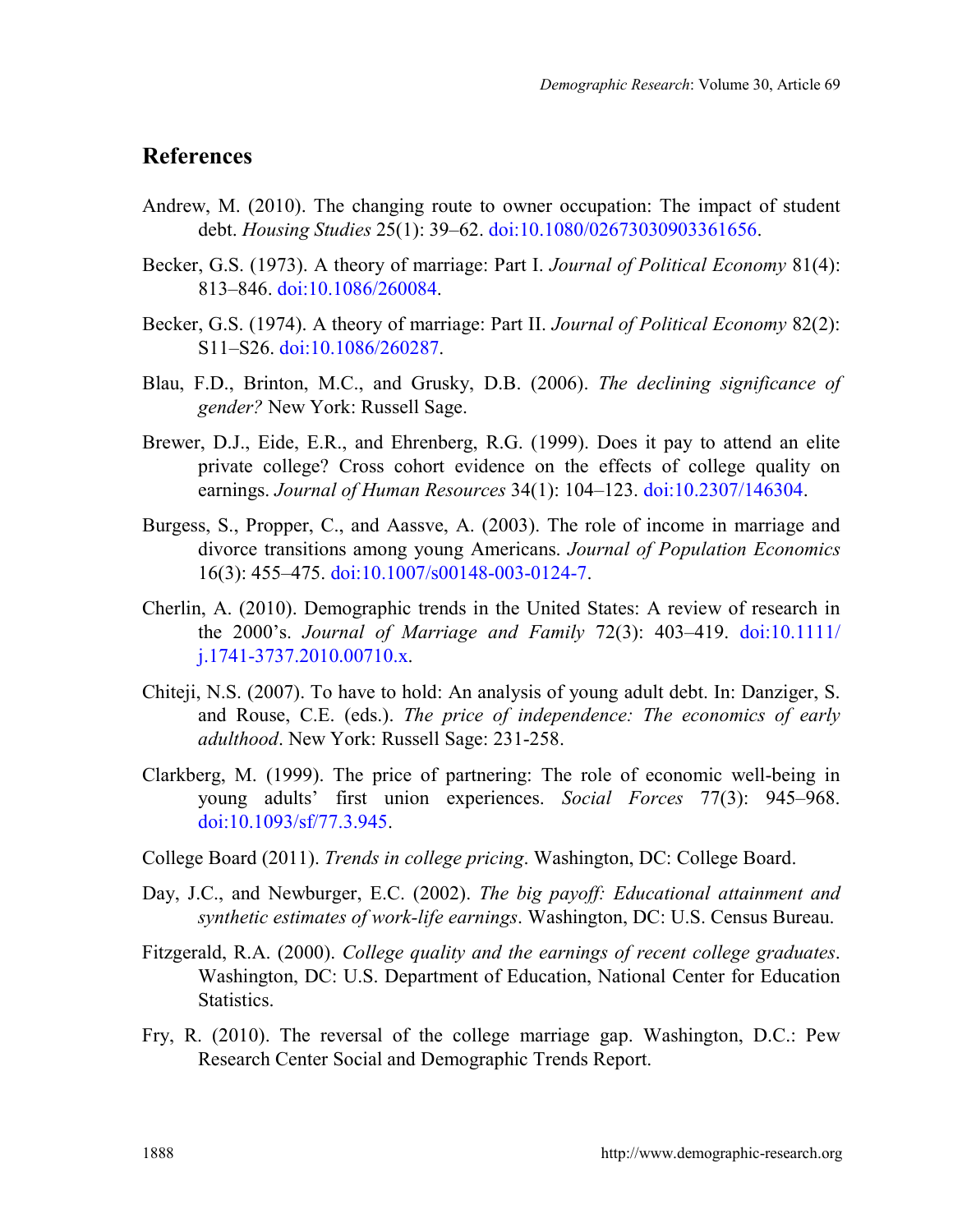- Gibson-Davis, C.M., Edin, K., and McLanahan, S. (2005). High hopes but even higher expectations: The retreat from marriage among low-income couples. *Journal of Marriage and Family* 67(5): 1301–1312. [doi:10.1111/j.1741-3737.](http://dx.doi.org/10.1111/j.1741-3737.2005.00218.x) 2005.00218. [x.](http://dx.doi.org/10.1111/j.1741-3737.2005.00218.x)
- Gicheva, D. (2011).In debt and alone? Examining the causal link between student loans and marriage. University of North Carolina: Department of Economics Working Paper.
- Goldscheider, F. and Waite, L.J. (1986). Sex differences in the entry to marriage. *American Journal of Sociology* 92(1): 91–109. [doi:10.1086/228464.](http://dx.doi.org/10.1086/228464)
- Jalovaara, M. (2012). Socioeconomic resources and first union formation in Finland, cohorts born 1969-81. *Population Studies* 66(1): 69-85. [doi:10.1080/](http://dx.doi.org/10.1080/00324728.2011.641720) [00324728.2011.641720.](http://dx.doi.org/10.1080/00324728.2011.641720)
- Joshi, P., Quane, J.M., and Cherlin, A.J. (2009). Contemporary work and family issues affecting marriage and cohabitation among low-income single mothers. *Family Relations* 58(5): 647–661. [doi:10.1111/j.1741-3729.2009.00581.x.](http://dx.doi.org/10.1111/j.1741-3729.2009.00581.x)
- Kodrzycki, Y. (2001). Migration of recent college graduates: Evidence from the National Longitudinal Survey of Youth. *New England Economic Review* January/February: 13–34.
- Lichter, D.T., McLaughlin, D.K., Kephart, G., and Landry, D. (1992). Race and the retreat from marriage: A shortage of marriageable men? *American Sociological Review* 57(6): 781–799. [doi:10.2307/2096123](http://dx.doi.org/10.2307/2096123)
- Livngston, G. and Cohn, D. (2013). Long-term trend accelerates during recession: Record shares of new mothers are college-educated. Washington, DC: Pew Research Center.
- Lloyd K.M., and South, S.J. (1996). Contextual influences on young men's transitions to first marriages. *Social Forces* 74(3): 1097–1119. [doi:10.1093/sf/74.3.1097.](http://dx.doi.org/10.1093/sf/74.3.1097)
- McLaughlin, D.K., Lichter, D.T., and Johnston, G.M. (1993). Some women marry young: Transitions to first marriage in metropolitan and nonmetropolitan areas. *Journal of Marriage and the Family* 55(4): 629–641. [doi:10.2307/352765.](http://dx.doi.org/10.2307/352765)
- Millet, C. (2003). How undergraduate loan debt affects application and enrollment in graduate or first professional school. *Journal of Higher Education* 74(4): 386– 427. [doi:10.1353/jhe.2003.0030.](http://dx.doi.org/10.1353/jhe.2003.0030)
- Mirowsky, J.E., and Ross, C.E. (2003). *Education, social status, and health*. New Brunswick, NJ: Aldine Transaction.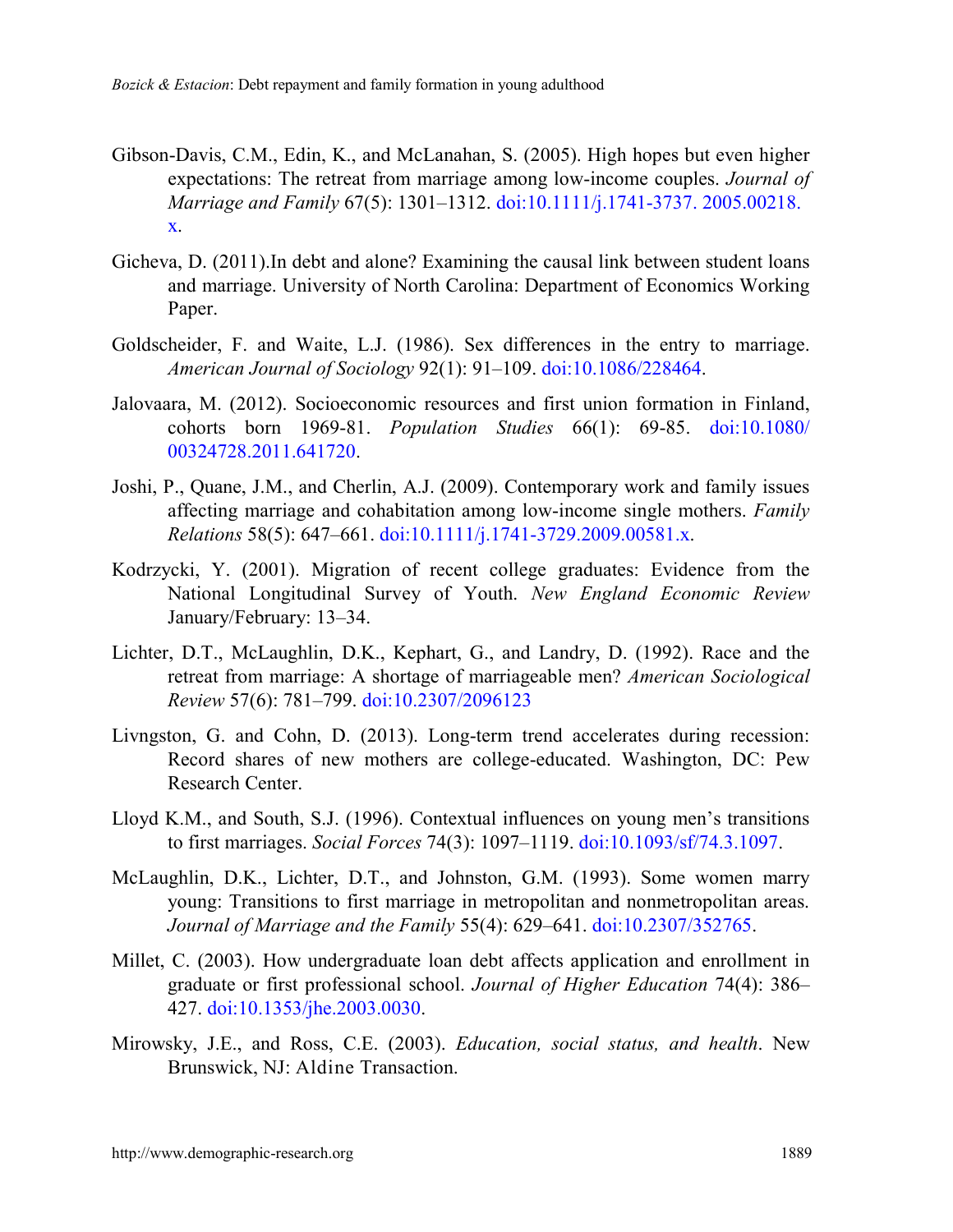- Oppenheimer V.K. (1988). A theory of marriage timing. *American Journal of Sociology* 94(3): 563–591. [doi:10.1086/229030.](http://dx.doi.org/10.1086/229030)
- Oppenheimer, V.K., Kalmijn, M., and Lim, N. (1997). Men's career development and marriage timing during a period of rising inequality. *Demography* 34(3): 311– 330. [doi:10.2307/3038286.](http://dx.doi.org/10.2307/3038286)
- Oropesa, R.S. and Landale, N.S. (2004). The future of marriage and Hispanics. *Journal of Marriage and Family* 66(4): 901–920. [doi:10.1111/j.0022-2445.](http://dx.doi.org/10.1111/j.0022-2445.2004.00061.x) 2004.00061. [x.](http://dx.doi.org/10.1111/j.0022-2445.2004.00061.x)
- Parsons, T. (1949).The social structure of the family. In: Anshen, R. (ed.). *The family: Its function and destiny*. New York: Harper & Brothers: 173–201.
- Percheski, C. (2008). Opting out? Cohort differences in professional women's employment rates from 1960 to 2005. *American Sociological Review* 73(3): 497–517. [doi:10.1177/000312240807300307.](http://dx.doi.org/10.1177/000312240807300307)
- Polachek, S.W. (2008). Earnings over the life cycle: The mincer earnings function and its applications. *Foundations and Trends in Microeconomics* 4(3): 165–172. [doi:10.1561/0700000018.](http://dx.doi.org/10.1561/0700000018)
- Project on Student Debt (2008). National Center for Education Statistics (NCES), National Postsecondary Student Aid Study (NPSAS), 1993 and 2004 undergraduates, Data Analysis System (DAS).
- Project on Student Debt (2011). *Student debt and the class of 2010*. Oakland, CA: The Institute for College Access and Success.
- Roksa, J. and Levey, T. (2010). What can you do with that degree? College major and occupational status of college graduates over time. *Social Forces* 89(2): 389– 416. [doi:10.1353/sof.2010.0085.](http://dx.doi.org/10.1353/sof.2010.0085)
- Rothstein, J. and Rouse, C.E. (2011). Constrained after college: Student loans and early-career occupational choices. *Journal of Public Economics* 95(1–2): 149– 163. [doi:10.1016/j.jpubeco.2010.09.015.](http://dx.doi.org/10.1016/j.jpubeco.2010.09.015)
- Rumbaut, R.G., Furstenberg, F.F., Kennedy, S., McLoyd, V.C., and Settersten, R.A. (2004). Growing up is harder to do. *Contexts* 3(3): 33–41. [doi:10.1525/](http://dx.doi.org/10.1525/ctx.2004.3.3.33) ctx.2004. [3.3.33.](http://dx.doi.org/10.1525/ctx.2004.3.3.33)
- Shellenbarger, S. (2012). To pay off loans, grads put off marriage, children. *Wall Street Journal:* April 17.